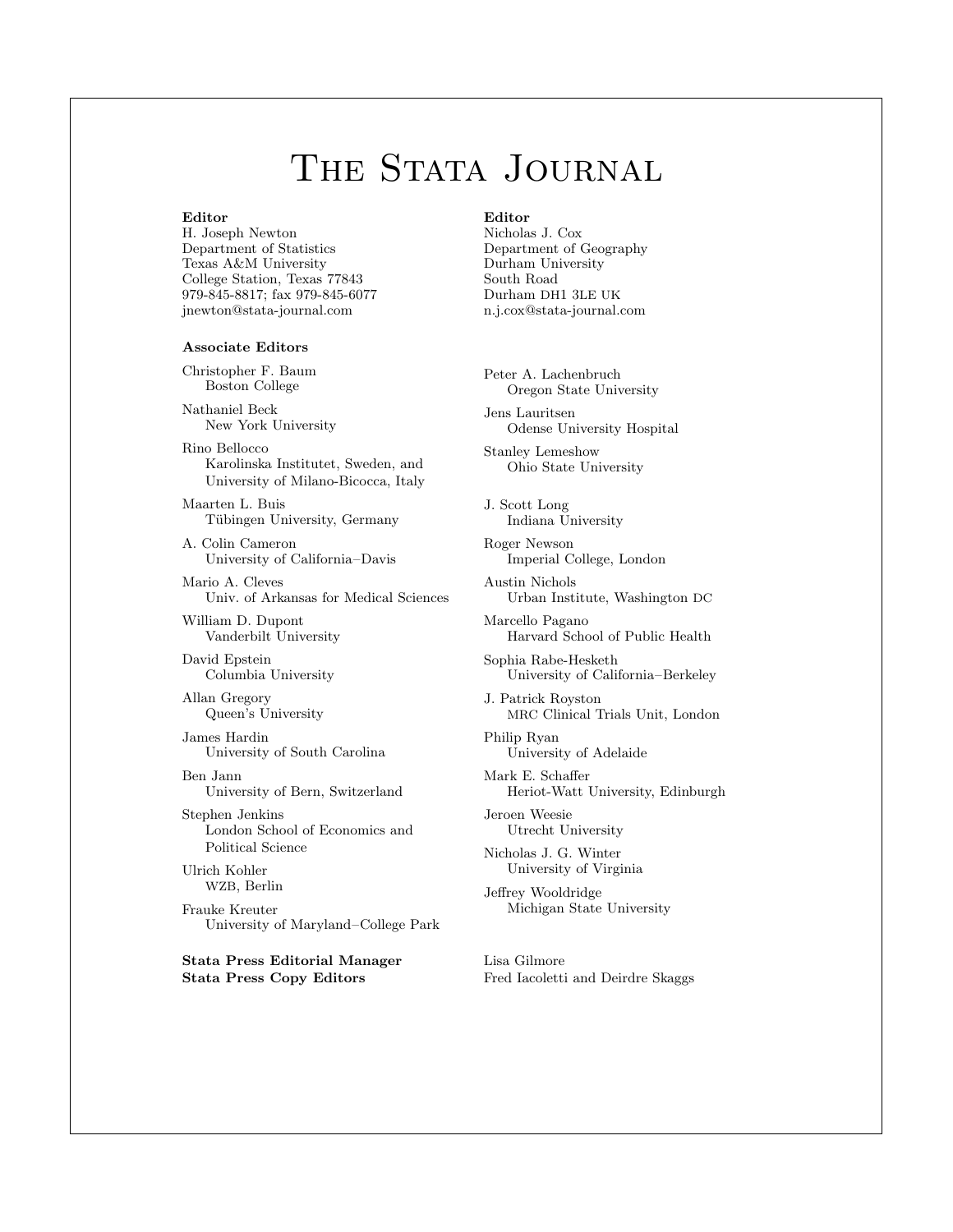The *Stata Journal* publishes reviewed papers together with shorter notes or comments, regular columns, book reviews, and other material of interest to Stata users. Examples of the types of papers include 1) expository papers that link the use of Stata commands or programs to associated principles, such as those that will serve as tutorials for users first encountering a new field of statistics or a major new technique; 2) papers that go "beyond the Stata manual" in explaining key features or uses of Stata that are of interest to intermediate or advanced users of Stata; 3) papers that discuss new commands or Stata programs of interest either to a wide spectrum of users (e.g., in data management or graphics) or to some large segment of Stata users (e.g., in survey statistics, survival analysis, panel analysis, or limited dependent variable modeling); 4) papers analyzing the statistical properties of new or existing estimators and tests in Stata; 5) papers that could be of interest or usefulness to researchers, especially in fields that are of practical importance but are not often included in texts or other journals, such as the use of Stata in managing datasets, especially large datasets, with advice from hard-won experience; and 6) papers of interest to those who teach, including Stata with topics such as extended examples of techniques and interpretation of results, simulations of statistical concepts, and overviews of subject areas.

For more information on the *Stata Journal*, including information for authors, see the webpage

#### <http://www.stata-journal.com>

The *Stata Journal* is indexed and abstracted in the following:

- CompuMath Citation Index<sup>®</sup>
- Current Contents/Social and Behavioral Sciences<sup>®</sup>
- RePEc: Research Papers in Economics
- Science Citation Index Expanded (also known as  $\text{SciSearch}^{(8)}$ )
- Scopus<sup>TM</sup>
- Social Sciences Citation Index<sup>®</sup>

**Copyright Statement:** The *Stata Journal* and the contents of the supporting files (programs, datasets, and help files) are copyright  $\odot$  by StataCorp LP. The contents of the supporting files (programs, datasets, and help files) may be copied or reproduced by any means whatsoever, in whole or in part, as long as any copy or reproduction includes attribution to both (1) the author and (2) the *Stata Journal*.

The articles appearing in the *Stata Journal* may be copied or reproduced as printed copies, in whole or in part, as long as any copy or reproduction includes attribution to both (1) the author and (2) the *Stata Journal*.

Written permission must be obtained from StataCorp if you wish to make electronic copies of the insertions. This precludes placing electronic copies of the *Stata Journal*, in whole or in part, on publicly accessible websites, fileservers, or other locations where the copy may be accessed by anyone other than the subscriber.

Users of any of the software, ideas, data, or other materials published in the *Stata Journal* or the supporting files understand that such use is made without warranty of any kind, by either the *Stata Journal*, the author, or StataCorp. In particular, there is no warranty of fitness of purpose or merchantability, nor for special, incidental, or consequential damages such as loss of profits. The purpose of the *Stata Journal* is to promote free communication among Stata users.

The *Stata Journal*, electronic version (ISSN 1536-8734) is a publication of Stata Press. Stata, Mata, NetCourse, and Stata Press are registered trademarks of StataCorp LP.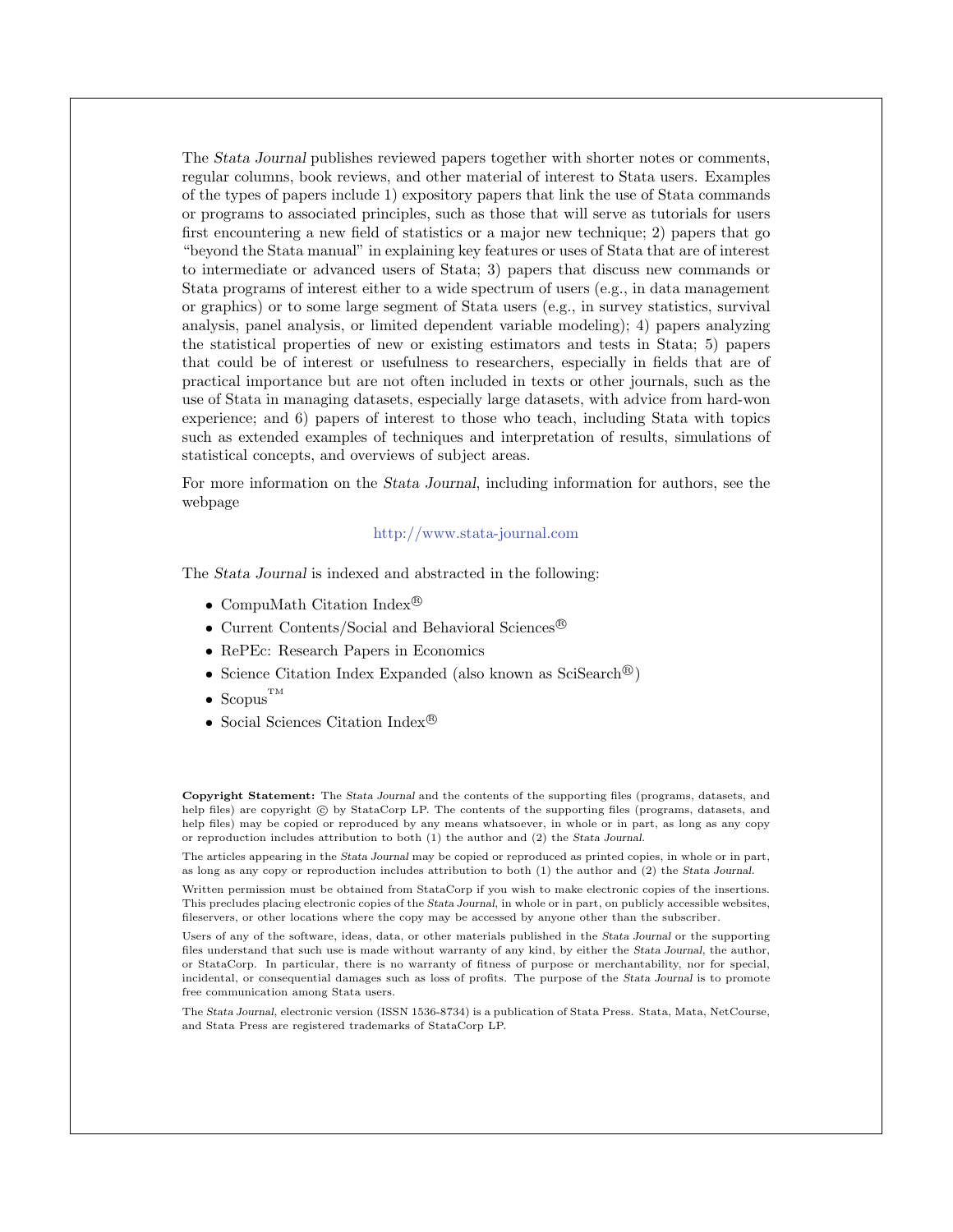## **mvdcmp: Multivariate decomposition for nonlinear response models**

Daniel A. Powers Department of Sociology Population Research Center University of Texas at Austin Austin, TX dpowers@austin.utexas.edu

Hirotoshi Yoshioka Department of Sociology Population Research Center University of Texas at Austin Austin, TX hiro12@prc.utexas.edu

Myeong-Su Yun Department of Economics Tulane University New Orleans, LA msyun@tulane.edu

**Abstract.** We developed a general-purpose multivariate decomposition command for nonlinear response models that incorporates several recent contributions to overcome various problems dealing with path dependence and identification. This work extends existing Stata packages in important ways by including additional models and allowing for weights and model offsets.

**Keywords:** st0241, mvdcmp, multivariate decomposition, Oaxaca–Blinder decomposition

## **1 Introduction**

Multivariate decomposition is widely used in social research to quantify the contributions to group differences in average predictions from multivariate models. The technique uses the output from regression models to partition the components of a group difference in a statistic, such as a mean or proportion, into a component attributable to compositional differences between groups (that is, differences in characteristics or endowments) and a component attributable to differences in the effects of characteristics (that is, differences in the returns, coefficients, or behavioral responses). These techniques are equally applicable for partitioning change over time into components attributable to changing effects and changing composition.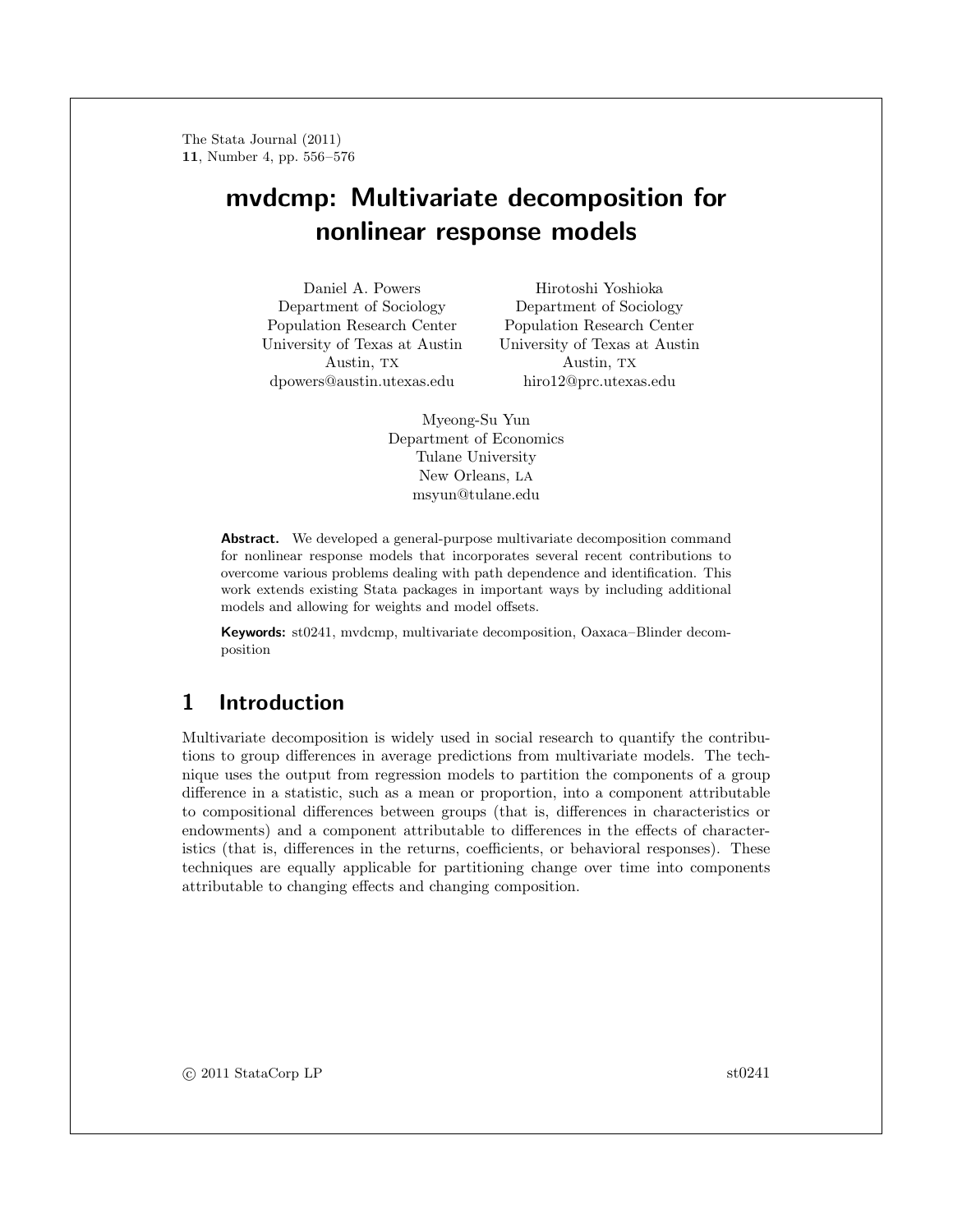In this article, we introduce a new Stata command, mvdcmp, for carrying out multivariate decomposition for different models, including the classical linear model, probit, logit, complementary log-log, Poisson regression, and negative binomial regression. mvdcmp is comparable to several existing Stata packages, including oaxaca (Jann 2008), gdecomp (Bartus 2006), fairlie (Jann 2006), and nldecompose (Sinning, Hahn, and Bauer  $2008$ .<sup>1</sup> One feature of mydcmp is that it provides the detailed decomposition and standard errors for both the characteristics component and the coefficient component for various models.

mvdcmp is primarily intended for use in nonlinear decomposition and is based on recent contributions, which include convenient methods to handle path dependency (Yun 2004), computing asymptotic standard errors (Yun 2005a), and overcoming the identification problem associated with the choice of a reference category when dummy variables are included among the predictors (Yun 2005b, 2008). This article is organized as follows: section 2 describes our general approach to aggregate and detailed decomposition, section 3 provides several illustrative examples, and section 4 outlines some possible extensions and future plans for this project.

### **2 Multivariate decomposition**

Decomposition techniques for linear regression models have been used for decades. This heterogeneous collection of techniques is more generally referred to as regression standardization (Althauser and Wigler 1972; Duncan 1969; Duncan, Featherman, and Duncan 1968; Coleman and Blum 1971; Coleman, Berry, and Blum 1971; Winsborough and Dickinson 1971). Oaxaca (1973) and Blinder (1973) are usually credited with introducing regression decomposition in the econometric literature in the early 1970s. Although their methods are formally identical to those developed in sociology and demography, the technique has become more commonly known as Oaxaca–Blinder, Oaxaca, or Blinder– Oaxaca decomposition.

Regression decomposition has been extended to nonlinear models, including probit models (Gomulka and Stern 1990; Even and Macpherson 1993; Pritchett and Yun 2009), logit models (Fairlie 2005; Nielsen 1998; Bowblis and Yun 2010), count models (see, for example, Bauer, Göhlmann, and Sinning  $[2007]$ ; Park and Lohr  $[2010]$ ), and hazard rate models (Powers and Yun 2009). For linear regression, logit, and count models, the observed difference in group means, proportions, or counts (that is, a difference in the "first moment") is additively decomposed into a characteristics (or endowments) component and a coefficient (or effects) component. In any given applica-

<sup>1.</sup> The fairlie command decomposes a difference in proportions based on logit or probit models into the characteristics portion only. gdecomp provides for both components and extends to models for count data but with a different decomposition scheme from that implemented in mvdcmp and without the ability to incorporate model weights and offsets. The nldecompose command handles a variety of nonlinear models but does not carry out a detailed decomposition. oaxaca decomposes differences in means using results from the classical linear model, as well as differences in proportions from logit and probit models, with options to provide normalized solutions for dummy variables, covariate grouping, weighting, and survey design adjustments.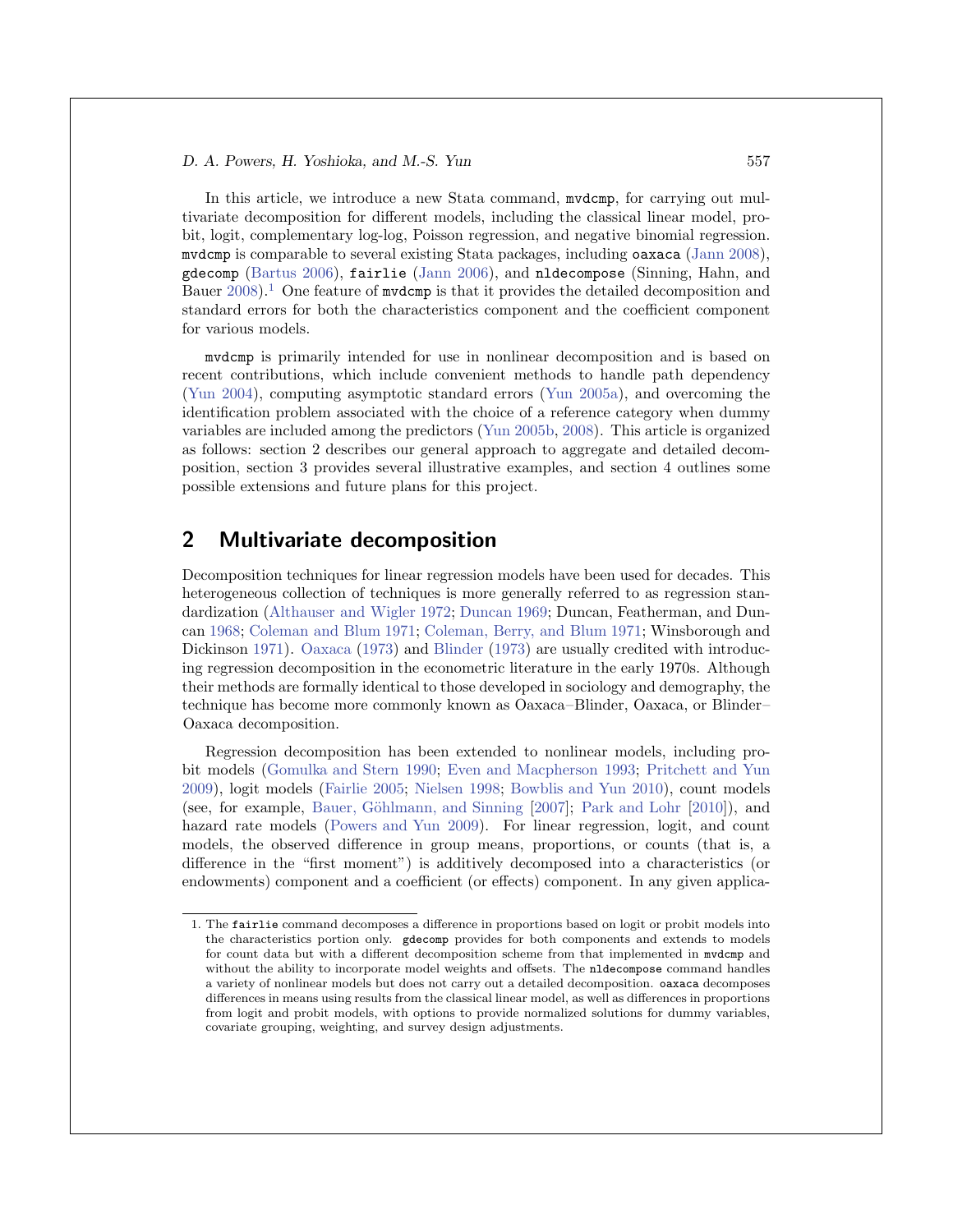tion, a researcher may be interested in either of these components, such as the portion of the total differential that could be attributed to compositional differences between groups or the change in characteristics over time for a single group (for example, see Even and Macpherson [1993]; Nielsen [1998]).

#### **2.1 Overall decomposition**

We begin with the standard problem of decomposing a difference in first moments in which the dependent variable is a function of a linear combination of predictors and regression coefficients:

$$
Y = F(X\beta)
$$

where Y denotes the  $N \times 1$  dependent variable vector, X is an  $N \times K$  matrix of independent variables, and  $\beta$  is a  $K \times 1$  vector of coefficients.  $F(\cdot)$  is any once-differentiable function mapping a linear combination of  $X(X\beta)$  to Y (see table 1). The mean difference in  $Y$  between groups  $A$  and  $B$  can be decomposed as

$$
\overline{Y}_A - \overline{Y}_B = \overline{F(X_A \beta_A)} - \overline{F(X_B \beta_B)}
$$
\n
$$
= \underbrace{\left\{\overline{F(X_A \beta_A)} - \overline{F(X_B \beta_A)}\right\}}_{E} + \underbrace{\left\{\overline{F(X_B \beta_A)} - \overline{F(X_B \beta_B)}\right\}}_{C}
$$
\n(1)

The component labeled  $E$  refers to the part of the differential attributable to differences in *endowments* or characteristics, usually called the explained component or characteristics effects. The C component refers to the part of the differential attributable to differences in *coefficients* or effects, usually called the unexplained component or coefficients effects. In (1), we have chosen group A as the comparison group and group B as the reference group. Thus  $E$  reflects a counterfactual comparison of the difference in outcomes from group  $A$ 's perspective (that is, the expected difference if group  $A$ were given group B's distribution of covariates). C reflects a counterfactual comparison of outcomes from group  $B$ 's perspective (that is, the expected difference if group  $B$ experienced group A's behavioral responses to  $X$ ).<sup>2</sup>

<sup>2.</sup> Only a standard two-way decomposition is available in mvdcmp. Alternative decomposition methods partial out the EC interaction as a third component.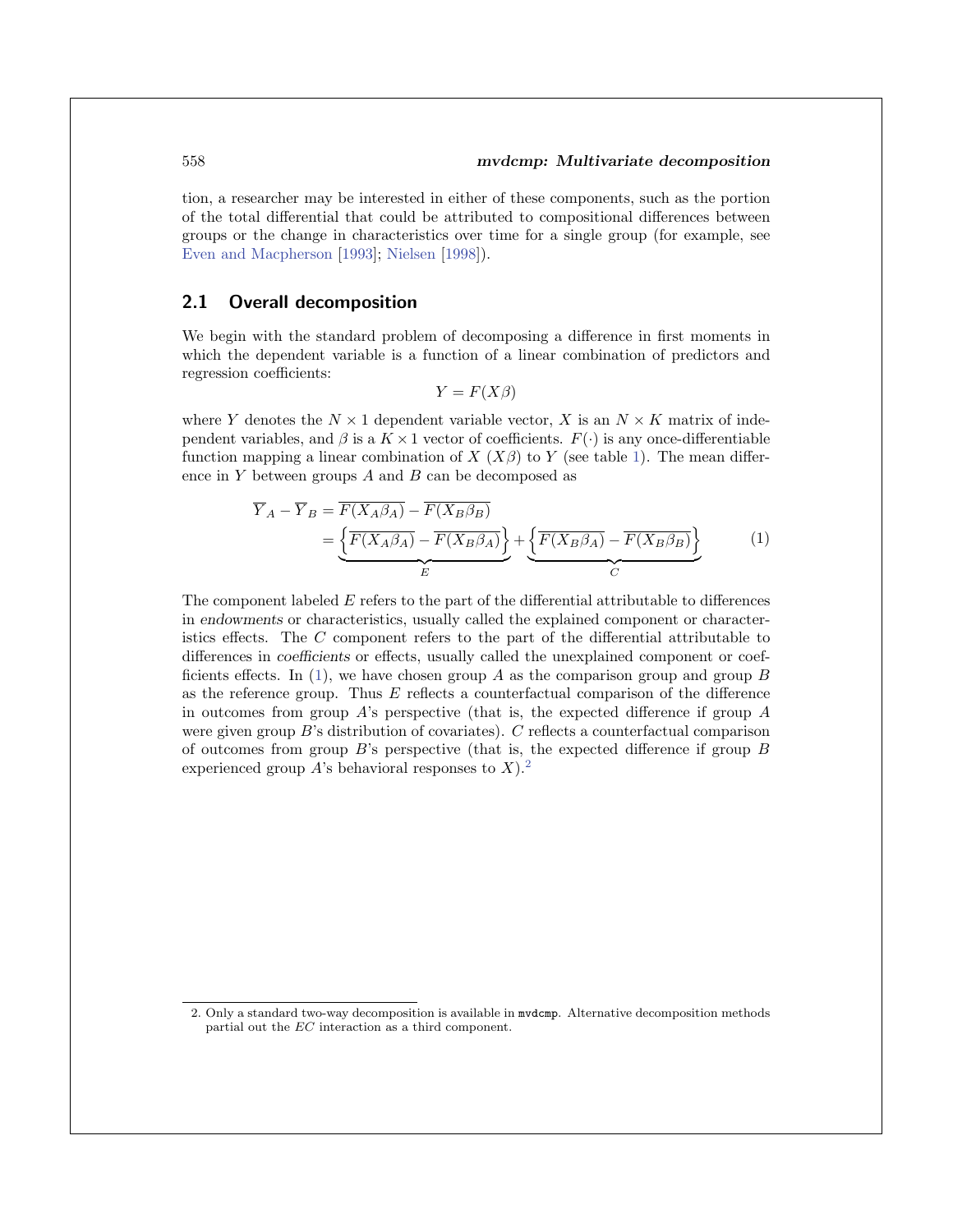|             | Linear   |                                                  |              | Negative<br>Logit Probit <sup>†</sup> Poisson binomial <sup>‡</sup> | Complementary<br>$log-log$ |
|-------------|----------|--------------------------------------------------|--------------|---------------------------------------------------------------------|----------------------------|
| $F(X\beta)$ | $X\beta$ | $\frac{e^{X\beta}}{1+e^{X\beta}}$ $\Phi(X\beta)$ | $e^{X\beta}$ | $\rho^{X\beta}$                                                     | $1 - e^{\{-e^{X\beta}\}}$  |

Table 1. Mapping of X to Y for mydcmp models

 $\dagger \Phi(\cdot)$  denotes the cumulative normal distribution function.

‡ includes a gamma-distributed random effect to account for extra Poisson variation (that is, overdispersion).

The same differential (with a change in sign) can be obtained from an alternative decomposition that switches the roles of the reference and comparison groups. This is called the "indexing" problem (Neumark 1988; Oaxaca and Ransom 1988, 1994). By fixing the coefficients in the composition component to group  $A$  levels, we assess the contribution to the differential that would have occurred if the behavioral responses to the characteristics were fixed to the values in group  $A$ . By fixing characteristics to group B levels in the coefficient component, we assess the contribution to the differential that is due to the difference in effects. An equivalent decomposition would reverse this procedure. That is, we could perform a different decomposition by weighting the composition component by group B's coefficients while using the observed characteristics of group A as weights in the coefficient component. Sometimes the average of the results of the two specifications is reported.

The mapping function  $F()$  differs between models as shown in table 1. For the linear, logit, and Poisson regression models, it is the case that  $F(X\beta) = \overline{Y}$ . For these models, the maximum likelihood estimates satisfy the estimating equations  $X'Y = X'\hat{\mu}$ , where  $\hat{\mu}$  is a vector of predicted responses, and therefore  $\sum Y = \sum \hat{\mu}$  and  $\overline{Y} = \overline{\hat{\mu}}$ . Thus for the linear, logit, and Poisson regression models, mvdcmp will exactly decompose the difference in the average observed outcomes (Agresti 2002; Greene 2008). However, though very close, the equality above does not hold for the probit, negative binomial, and complementary log-log regression models. In this case, mvdcmp decomposes the difference in average *predicted* outcomes.

#### **2.2 Detailed decomposition**

The decomposition thus far has been described at the aggregate level. Understanding the unique contribution of each predictor to each component of the difference requires a detailed decomposition. That is, we wish to partition E and C into portions,  $E_k$  and  $C_k$   $(k = 1, \ldots, K)$ , that represent the unique contribution of the kth covariate to E and C, respectively. One may attempt to compute  $E_k(C_k)$  by sequentially substituting one group's covariates (coefficients) with the other group's. However, unlike the decomposition for a linear model, a nonlinear decomposition is sensitive to the order in which the independent variables enter the decomposition. This problem is referred to as "path dependence" (see Yun [2004] for an example). A solution to this problem has been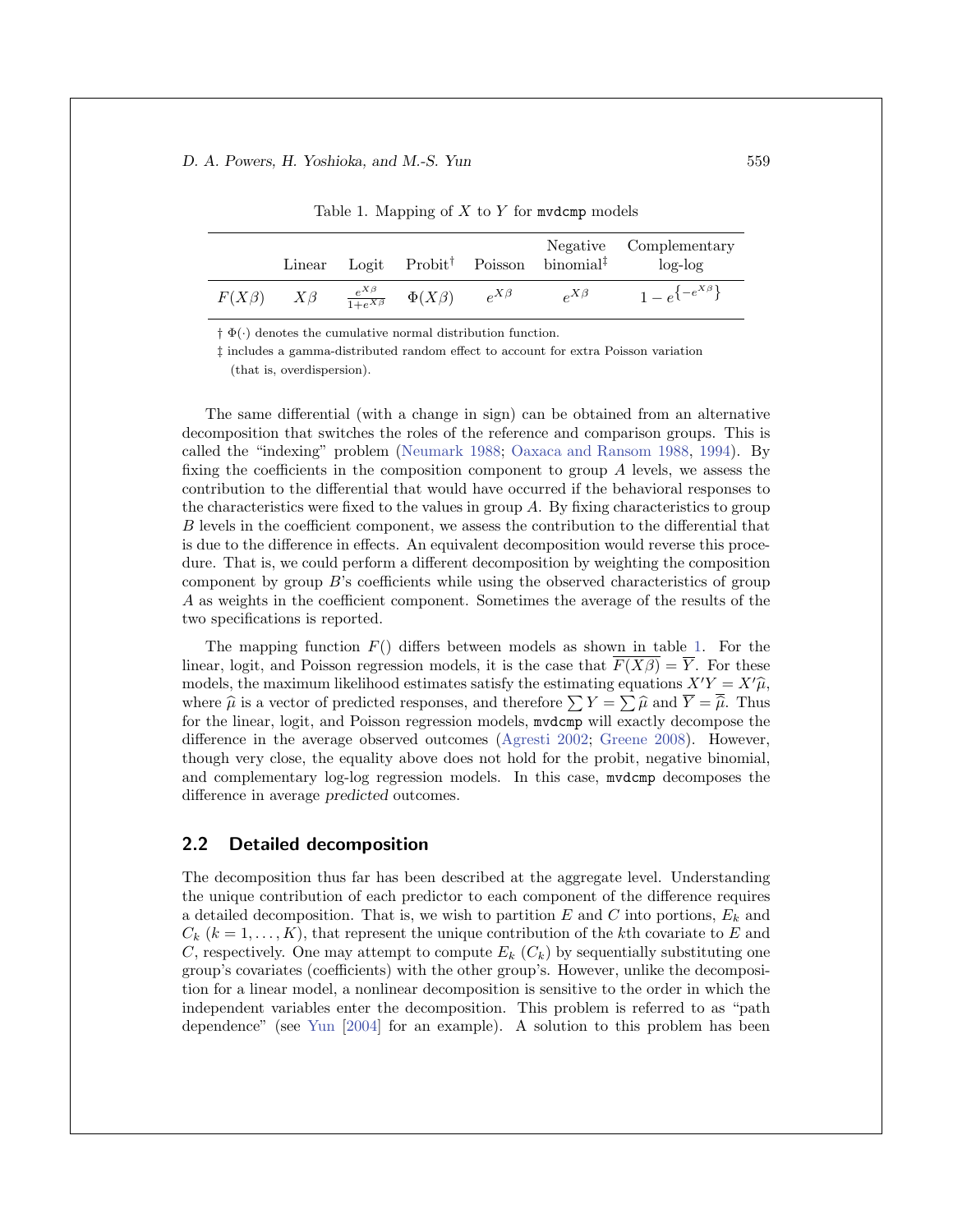proposed, involving a strategy of sequential covariate replacement and randomization of ordering of replacement (Fairlie 2005). This procedure is implemented in the Stata command fairlie (Jann 2006).

Even and Macpherson (1993), Nielsen (1998), and Yun (2004) suggested simpler methods using weights. Yun (2004) obtained weights from a first-order Taylor linearization of (1) around  $\overline{X}_A\beta_A$  and  $\overline{X}_B\beta_B$ . The detailed decompositions obtained this way are invariant to the order that variables enter the decomposition, thus providing a convenient solution to path dependency. After linearization, the weight component for E is

$$
W_{\Delta_{X_k}} = \frac{\beta_{A_k} \left( \overline{X}_{A_k} - \overline{X}_{B_k} \right)}{\sum\limits_{k=1}^K \beta_{A_k} \left( \overline{X}_{A_k} - \overline{X}_{B_k} \right)}
$$
(2)

and the kth weight component for C is

$$
W_{\Delta_{\beta_k}} = \frac{\overline{X}_{A_k}(\beta_{A_k} - \beta_{B_k})}{\sum\limits_{k=1}^K \overline{X}_{A_k}(\beta_{A_k} - \beta_{B_k})}
$$
(3)

where

$$
\sum_k W_{\Delta_{X_k}} = \sum_k W_{\Delta_{\beta_k}} = 1.0
$$

Thus the composition weights  $W_{\Delta_{X_k}}$  reflect the contribution of the kth covariate to the linearization of  $E$  as determined by the magnitude of the group difference in means weighted by the reference group's effect. Similarly, the coefficient weights  $W_{\Delta_{\beta_k}}$  reflect covariate k's contribution to the linearization of  $C$  as determined by the magnitude of the group difference in the effects weighted by the comparison group's mean. Thus the weights are proportional to the contributions to the decomposition of the linear predictor, in which the relative sizes of the contributions to the explained or unexplained portions of the outcome differential are equal to the relative contributions to the decomposition of the linear predictor. The weights are invariant to change in the scale of the covariates. Therefore, the raw difference can be expressed in terms of the overall components as a sum of weighted sums of the unique contributions.

$$
\overline{Y}_A - \overline{Y}_B = E + C = \sum_{k=1}^K W_{\Delta X_k} E + \sum_{k=1}^K W_{\Delta \beta_k} C = \sum_{k=1}^K E_k + \sum_{k=1}^K C_k
$$

#### **2.3 Variability in decomposition estimates**

The characteristics and effects components do not provide information about the precision of the contributions to group differences per se. For this reason, it is important to gauge the sampling variability (asymptotic variance) of  $E$  and  $C$ , as well as the detailed components in substantive applications. Because the components used in the decomposition are functions of maximum likelihood estimates, the delta method described by Rao (1973, 321–323) can be used to derive asymptotic standard errors of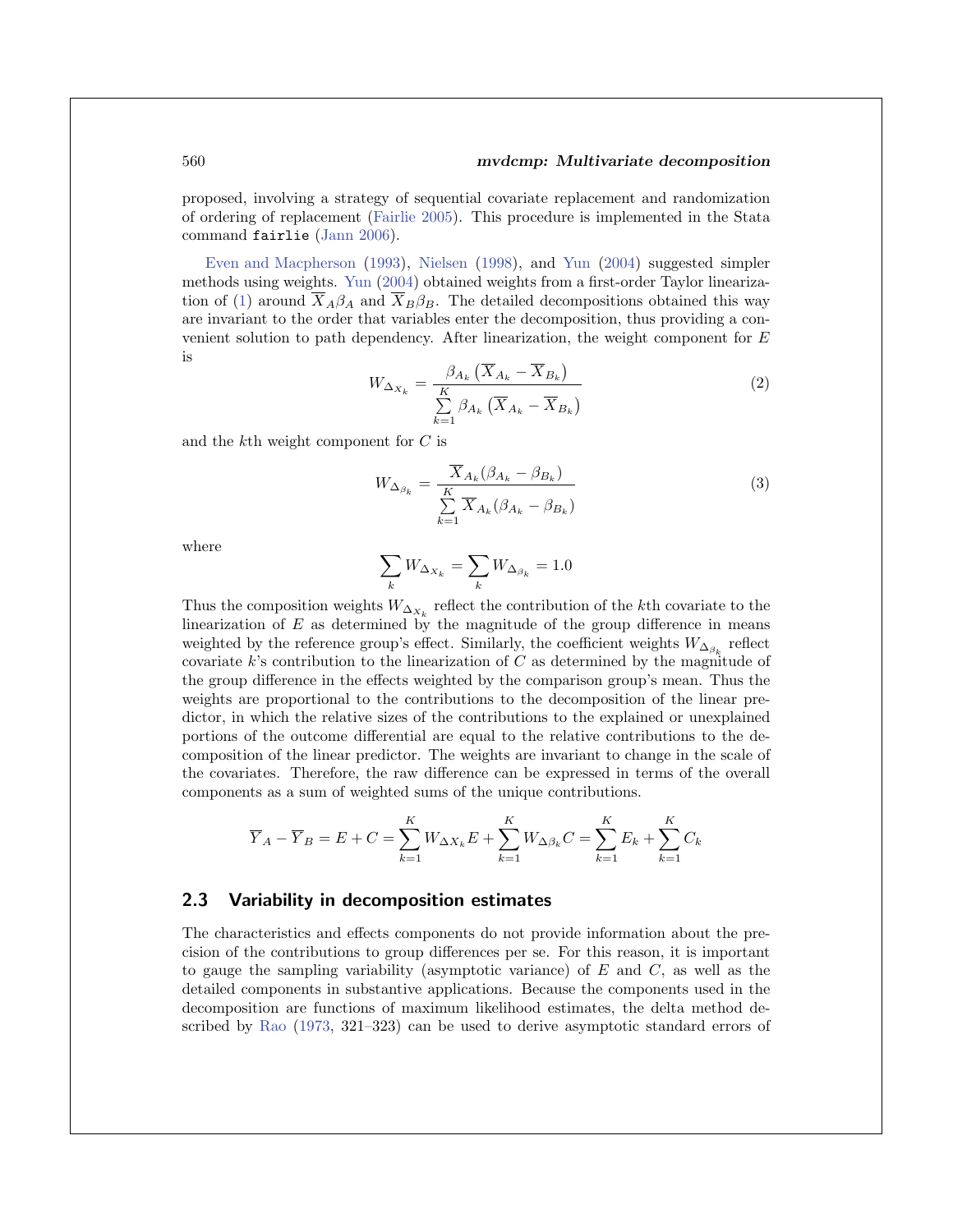the detailed contributions. Interval estimation and significance tests can be done in the usual way (see Yun [2005a] for an example). This approach uses expressions for the gradients of the detailed components with respect to the estimates, in addition to the variance–covariance matrix of the estimates from each group, as we will show next.

The endowment component is obtained as a weighted sum of the individual contributions,  $E_k$ ,

$$
E = \sum_{k=1}^{K} E_k = \sum_{k=1}^{K} W_{\Delta X_k} \left\{ \overline{F(X_A \beta_A)} - \overline{F(X_B \beta_A)} \right\}
$$

Interval estimation and statistical hypothesis testing of the components of the detailed decomposition require computation of the asymptotic variances of the  $E_k$  and  $C_k$  components appearing in the decomposition equation. First, we compute the gradient for  $E_k$ ,  $\partial E_k/\partial \beta'_A$ , which is a 1 × K vector, the *l*th element of which is

$$
\frac{\partial E_k}{\partial{\beta_{A_l}}} = W_{\Delta X_k}\left\{\frac{\overline{\partial F(X_A\beta_A)}}{\partial{\beta_{A_l}}}-\frac{\overline{\partial F(X_B\beta_A)}}{\partial{\beta_{A_l}}}\right\} + \frac{\partial W_{\Delta_{X_k}}}{\partial{\beta_{A_l}}}\left\{\overline{F(X_A\beta_A)}-\overline{F(X_B\beta_A)}\right\}
$$

where

$$
\frac{\partial W_{\Delta_{X_k}}}{\partial \beta_{A_l}} = I(k=l) \left\{ \frac{\overline{X}_{A_k} - \overline{X}_{B_k}}{\sum_k \beta_{A_k} (\overline{X}_{A_k} - \overline{X}_{B_k})} \right\} - \frac{\beta_{A_k} (\overline{X}_{A_k} - \overline{X}_{B_k}) (\overline{X}_{A_l} - \overline{X}_{B_l})}{\sum_k \beta_{A_k} (\overline{X}_{A_k} - \overline{X}_{B_k})^2}
$$

and where  $I(\cdot)$  is the indicator function. For nonlinear models considered by mydcmp,

$$
\frac{\partial F(X_j \beta_j)}{\partial \beta_l} = f(X_j \beta_j) X_{j_l} \qquad j \in \{A, B\}
$$

Let  $\mathbf{E} = (E_1, \ldots, E_K)$  denote the  $K \times 1$  detailed characteristics effect vector, and let  $\Sigma_{\beta_A}$  denote the variance–covariance matrix of  $\beta_A$ . The asymptotic covariance matrix of the detailed characteristics component is

$$
\mathbf{\Sigma}_\mathbf{E} = \mathbf{G}_E \mathbf{\Sigma}_{\beta_A} \mathbf{G}_E'
$$

where

$$
\mathbf{G}_E = \left(\frac{\partial E_1}{\partial \beta_A'}, \frac{\partial E_2}{\partial \beta_A'}, \dots, \frac{\partial E_K}{\partial \beta_A'}\right)
$$

is the  $K \times K$  gradient matrix.

Following the same logic, the coefficient component can be written as the sum of individual contributions:

$$
C = \sum_{k=1}^{K} C_k = \sum_{k=1}^{K} W_{\Delta_{\beta_k}} \left\{ \overline{F(X_B \beta_A)} - \overline{F(X_B \beta_B)} \right\}
$$

Each covariate's contribution to the overall coefficient component depends on the parameter vectors,  $\beta_A$  and  $\beta_B$ . The *l*th elements of the gradient for  $C_k$  are

$$
\frac{\partial C_k}{\partial \beta_{A_l}} = W_{\Delta_{\beta_k}} \overline{f(X_B \beta_A) X_{B_l}} + \frac{\partial W_{\Delta_{\beta_k}}}{\partial \beta_{A_l}} \left\{ \overline{F(X_B \beta_A)} - \overline{F(X_B \beta_B)} \right\}
$$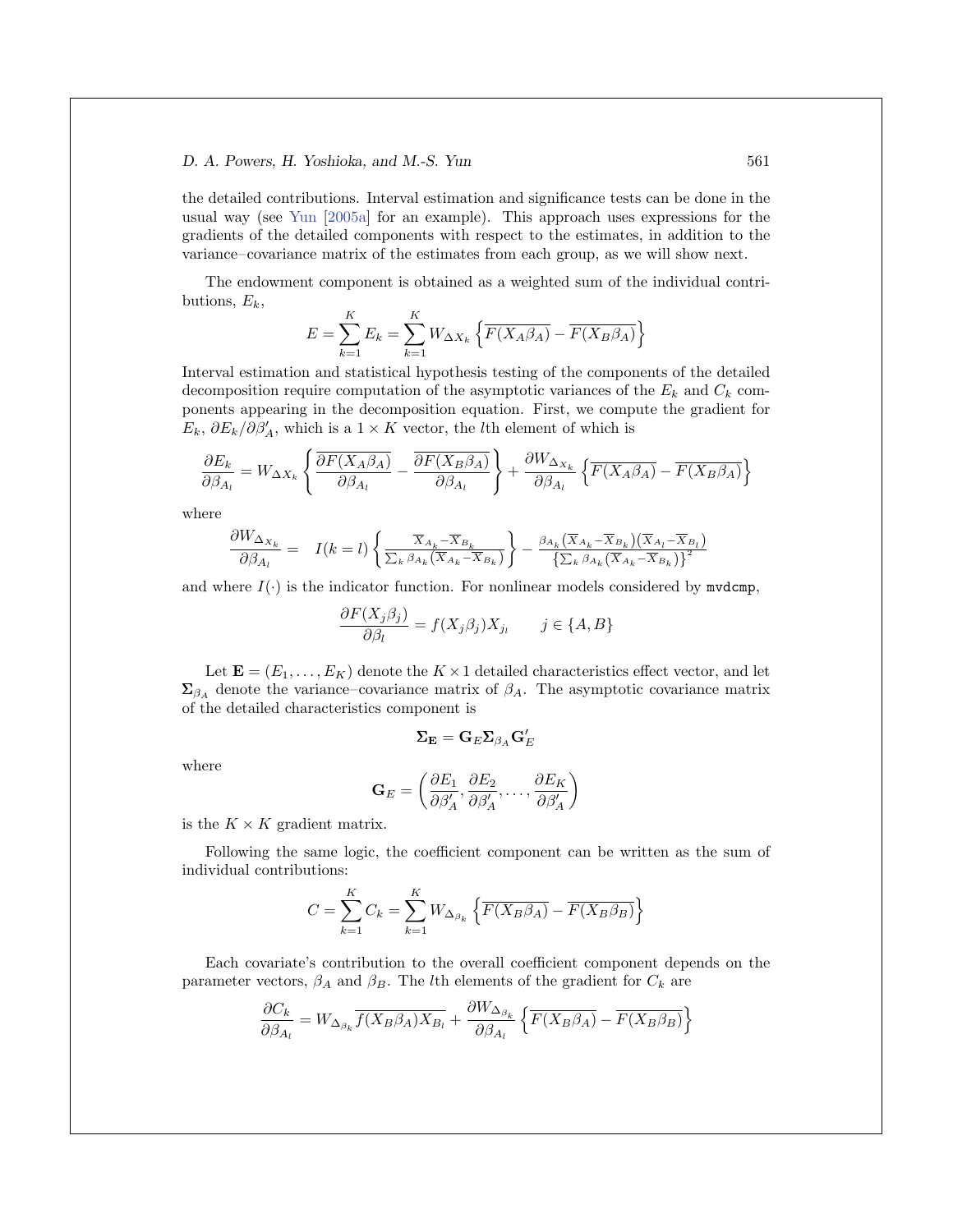and

$$
\frac{\partial C_k}{\partial \beta_{B_l}} = \frac{\partial W_{\Delta_{\beta_k}}}{\partial \beta_{B_l}} \left\{ \overline{F(X_B \beta_A)} - \overline{F(X_B \beta_B)} \right\} - W_{\Delta_{\beta_k}} \overline{f(X_B \beta_B) X_{B_l}}
$$

where

$$
\frac{\partial W_{\Delta_{\beta_k}}}{\partial \beta_{A_l}} = I(k=l) \left\{ \frac{\overline{X}_{B_k}}{\sum_k \overline{X}_{B_k} (\beta_{A_k} - \beta_{B_k})} \right\} - \frac{\overline{X}_{B_k} \overline{X}_{B_l} (\beta_{A_k} - \beta_{B_k})}{\left\{ \sum_k \overline{X}_{B_k} (\beta_{A_k} - \beta_{B_k}) \right\}^2}
$$

and

$$
\frac{\partial W_{\Delta_{\beta_k}}}{\partial \beta_{B_l}} = \frac{\overline{X}_{B_k} \overline{X}_{B_l} (\beta_{A_k} - \beta_{B_k})}{\left\{ \sum_k \overline{X}_{B_k} (\beta_{A_k} - \beta_{B_k}) \right\}^2} - I(k = l) \left\{ \frac{\overline{X}_{B_k}}{\sum_k \overline{X}_{B_k} (\beta_{A_k} - \beta_{B_k})} \right\}
$$

where  $I(\cdot)$  is the indicator function.

Let  $\Sigma_{\beta_A}$  and  $\Sigma_{\beta_B}$  denote the covariance matrix of the estimates from the group A and B regressions, and let  $\mathbf{C} = C_1, \ldots, C_K$  denote the  $K \times 1$  detailed coefficient effects vector. The asymptotic covariance matrix of the detailed coefficient components is then

$$
\mathbf{\Sigma_C} = \mathbf{G}_{C_A} \mathbf{\Sigma}_{\beta_A} \mathbf{G}_{C_A}^{\prime} + \mathbf{G}_{C_B} \mathbf{\Sigma}_{\beta_B} \mathbf{G}_{C_B}^{\prime}
$$

where

$$
\mathbf{G}_{C_j} = \left( \frac{\partial C_1}{\partial \beta'_j}, \frac{\partial C_2}{\partial \beta'_j}, \dots, \frac{\partial C_K}{\partial \beta'_j} \right), \qquad j \in A, B
$$

is the  $K \times K$  gradient matrix and  $\partial C_k / \partial \beta'_j$  is the  $1 \times K$  gradient vector defined above.

Significance tests on individual components, blocks of components, or for the overall decomposition can be carried out using Wald tests by defining subvectors of **E** and **C** along with the corresponding submatrices of  $\Sigma$ **E** and  $\Sigma$ **C**. For example, the variance  $E_k$ can be found from the k<sup>th</sup> element of the main diagonal of  $\Sigma_{\rm E}$ . The variance estimates derived above assume that the independent variables are fixed and that groups A and B are independent; otherwise, they will underestimate the true variances.

#### **2.4 Normalization of dummy variables**

The detailed Oaxaca decomposition is not invariant to the choice of the reference category when sets of dummy variables are used (Oaxaca and Ransom 1999).<sup>3</sup> Particularly, if a model includes dummy variables, then the sum of the detailed coefficients effects attributed to the dummy variables is not invariant to the choice of the reference category or the omitted category. Suppose that we examine the following regression model containing dummy variables  $(d's)$  representing a factor with I levels:

$$
y = a + \sum_{i=2}^{I} d_i \alpha_i + z\gamma + \varepsilon
$$

<sup>3.</sup> This invariance pertains to the coefficients contribution,  $C_k$ .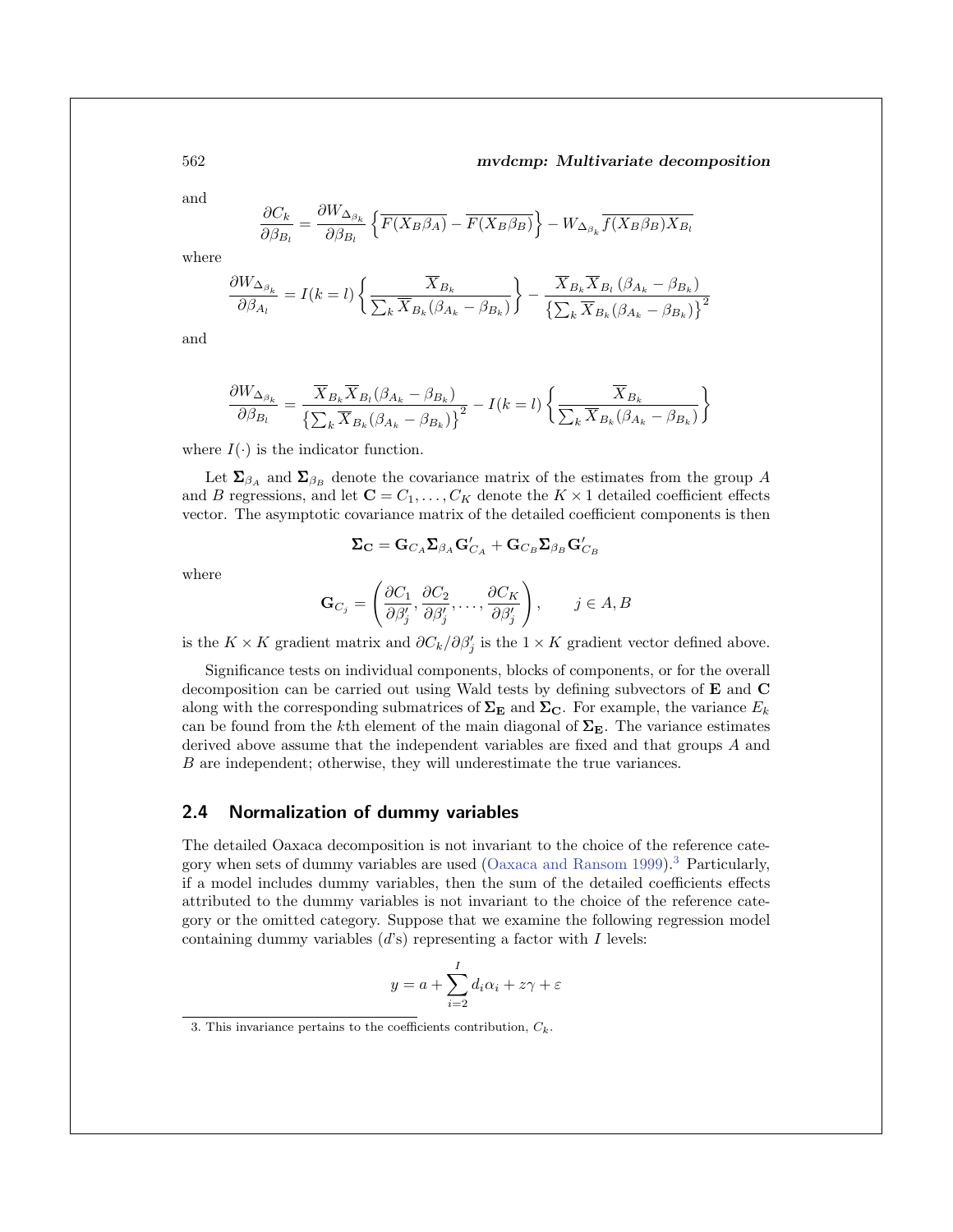The identification problem is that

$$
\sum_{i=2}^{I} \overline{d}_{Bi} (\widehat{\alpha}_{Ai} - \widehat{\alpha}_{Bi}) \neq \sum_{i=1}^{I-1} \overline{d}_{Bi} (\widetilde{\alpha}_{Ai} - \widetilde{\alpha}_{Bi})
$$

where  $\hat{\alpha}$  and  $\tilde{\alpha}$  are estimates when the omitted category is the first and the last category, respectively.

Intuitively, the identification problem can be resolved by averaging the coefficients effects of a set of dummy variables while permuting the reference groups (Yun 2005b). This is equivalent to computing a normalized equation that can identify the intercept and coefficients of all dummy variables, including reference groups, by averaging estimates obtained by permuting the reference groups, and then using these along with the augmented design matrix to perform the decomposition analysis.

The prototypical normalized equation is

$$
y = a^* + \sum_{i=1}^{I} \alpha_i^* d_i + z\gamma + \varepsilon
$$

mvdcmp offers the option of constructing a normalized decomposition using a practical algorithm outlined by Yun (2008) that transforms the estimates of the usual regression equation. This algorithm, initially developed by Suits (1984), transforms estimates  $(\alpha)$ by imposing an ANOVA-type (or centered-effects) restriction,  $\sum_{i=1}^{I} \alpha_i^* = 0$ . When the coefficients of the normalized equation are further specified as  $\alpha_i^* = \alpha_i + \mu_\alpha$ , the solution for the constraint is

$$
\mu_{\alpha} = -\overline{\alpha} = -\sum_{i=1}^{I} \alpha_i / I
$$

where the coefficient of the reference group is zero, that is,  $\alpha_1 = 0$ . The normalized equation will be

$$
y = (a + \overline{\alpha}) + \sum_{i=1}^{I} (\alpha_i - \overline{\alpha})d_i + z\gamma + \varepsilon
$$

Following oaxaca (Jann 2008), we use the devcon command (Jann 2005) to construct the augmented coefficient vectors and covariance matrices, which are input to the decomposition routine along with the augmented design matrix.

#### **2.5 Syntax**

$$
\texttt{mvdcmp} \textit{groupvar} [\texttt{, reverse normal}(\textit{varlist1}|\textit{varlist2}) \texttt{scale}(\#) ] : \textit{estimation\_command} \textit{depend}(\textit{approx})
$$

The mandatory *groupvar* denotes the binary grouping variable. The available estimation commands and options are summarized in table 2. The options of particular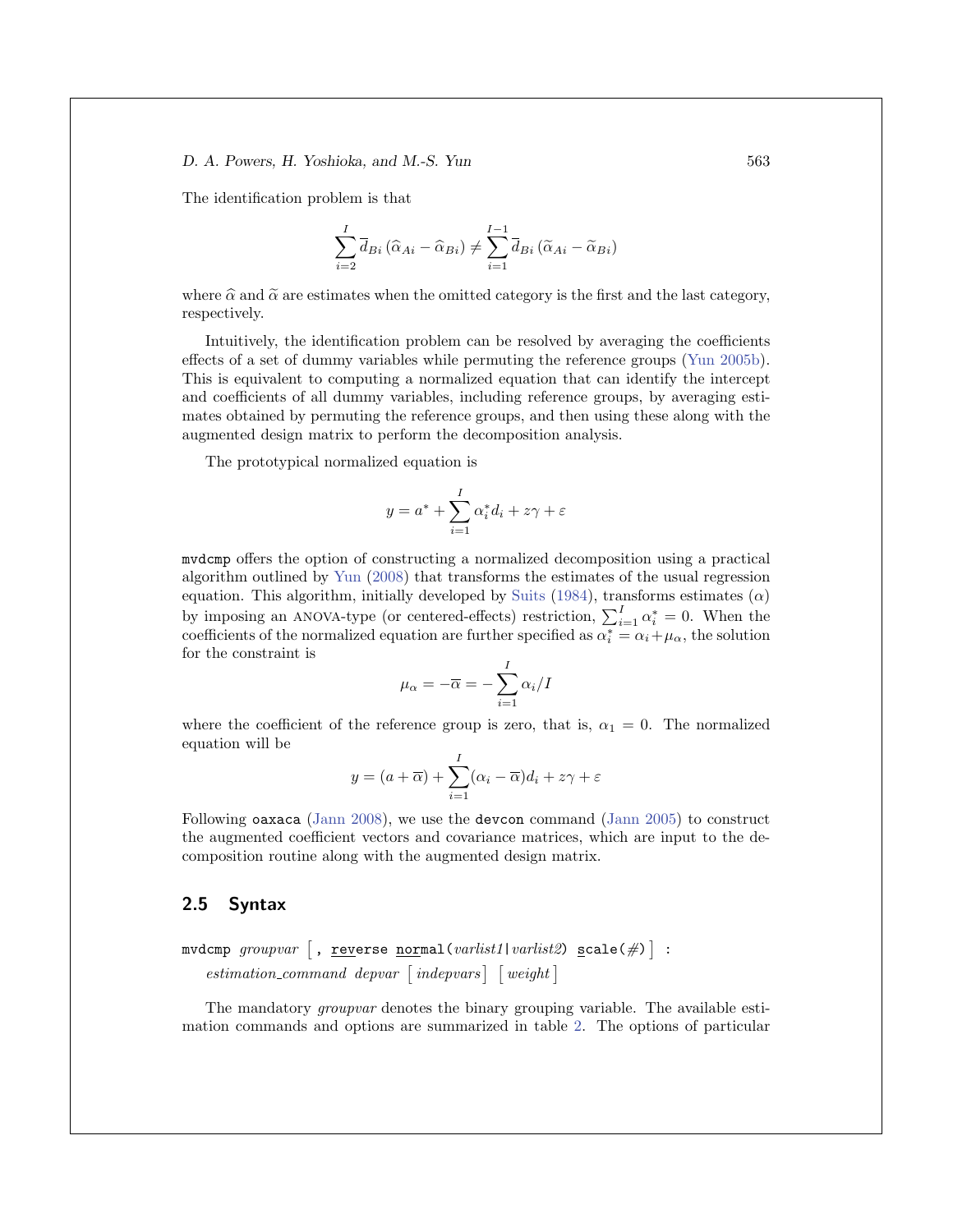interest are offset() (described in section 3.3) and scale(). mvdcmp automatically determines the high-outcome group and uses the low-outcome group as the reference. This can be overridden with the reverse option. The scale() option is particularly useful when decomposing small differences because it simply reports results multiplied by a user-specified value. The normal() option is based on the same option provided in Jann's (2008) oaxaca command.

| $estimation\_command$                    | Description                                                                                     |
|------------------------------------------|-------------------------------------------------------------------------------------------------|
| regress                                  | linear regression model                                                                         |
| logit                                    | logit model                                                                                     |
| probit                                   | probit model                                                                                    |
| cloglog                                  | complementary log-log model                                                                     |
| poisson                                  | Poisson regression model                                                                        |
| nbreg                                    | negative binomial regression model                                                              |
|                                          |                                                                                                 |
| options                                  | Description                                                                                     |
| reverse                                  | reverse the decomposition by switching the<br>comparison group                                  |
| normal(varlist1 varlist2)<br>$scale(\#)$ | identify dummy-variable sets for ANOVA normalization<br>scale the results; default is scale (1) |

Table 2. Estimation commands and options available in mvdcmp

## **3 Examples**

#### **3.1 Logistic regression**

This first example illustrates the basic syntax of the command for decomposing a difference in proportions using a logit model. We decompose the observed black–white difference in the prevalence of first-time premarital births using a logit model with data on a sample of non-Hispanic whites and blacks from the 1979 National Longitudinal Survey of Youth (NLSY). We consider a logit model with a set of predictors including number of family structure changes up to the time of event (nfamtran), dummy variables for maternal education (medu1 for less than 12 years of schooling and medu3 for more than 12 years of schooling), family income in thousands of dollars (inc1000), and mother's age at respondent's birth (magebir). We first read in the data, then construct dummy variables for maternal education, and then examine summary statistics to evaluate compositional differences.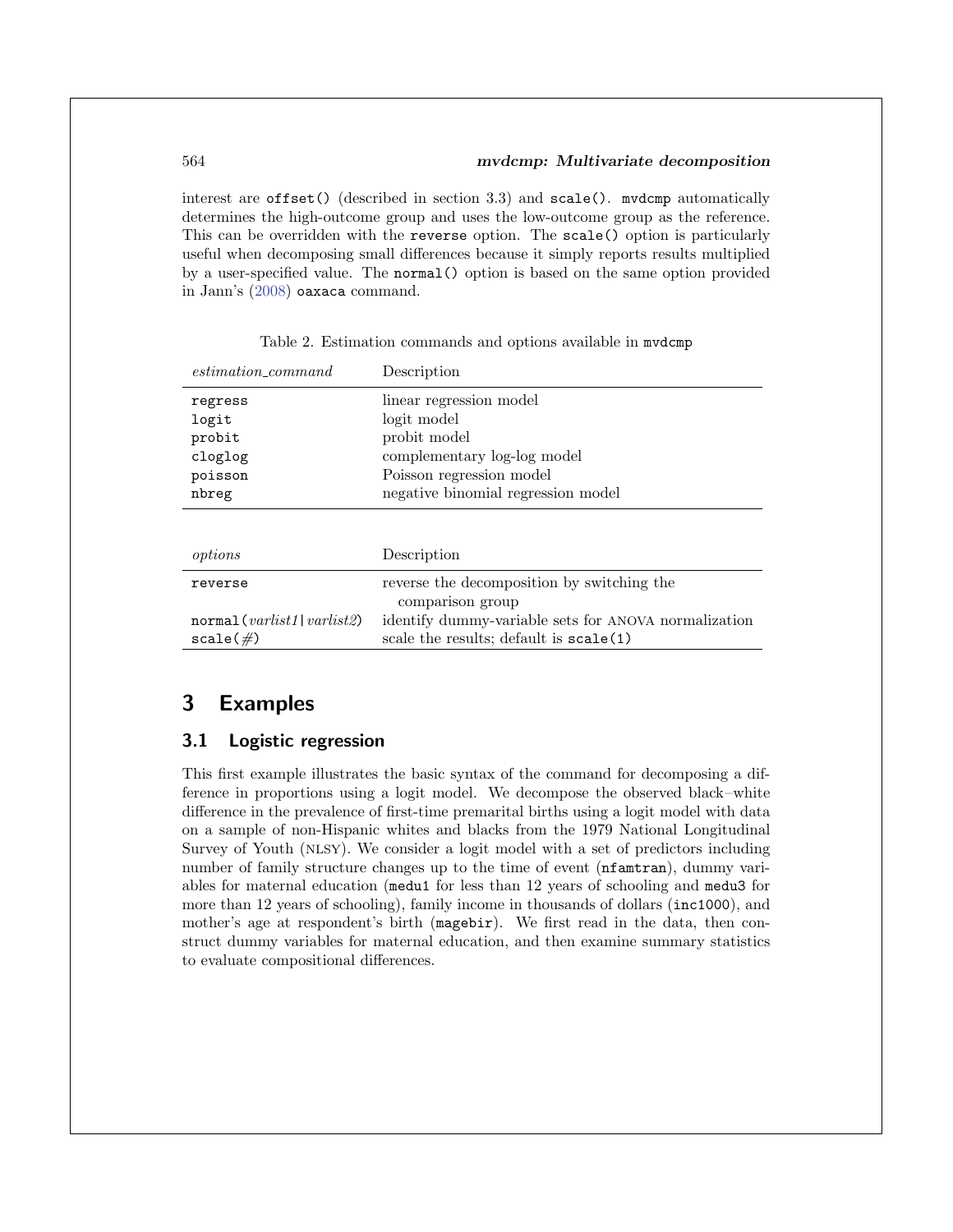```
. use pmbnlsy
. * illustrate logit decomposition
. gen medu1 = 0. replace medu1 = 1 if medu < 12(1310 real changes made)
. gen medu2 = 0. replace medu2 = 1 if medu == 12(1693 real changes made)
. gen medu3 = 0. replace medu3 = 1 if medu > 12
(641 real changes made)
```
The summary statistics indicate large black–white differences in the proportion experiencing a first-time premarital birth (devnt). We observe substantial compositional differences in number of family transitions, educational attainment, family income, and mother's age at the time of the respondent's birth, with blacks exhibiting lower average income, lower educational attainment, and a greater number of family transitions.

. by blk, sort: sum devnt nfamtran medu1 medu2 medu3 inc1000 magebir, > separator(1000)

| Min<br>Variable<br>Obs<br>Std. Dev.<br>Mean<br>2287<br>.111937<br>.3153579<br>$\Omega$<br>devnt<br>.4879755<br>2287<br>.9509905<br>nfamtran<br>0<br>.2706603<br>.4443981<br>medu1<br>2287<br>0<br>.5137735<br>.4999196<br>medu2<br>2287<br>0<br>.2155662<br>.4113045<br>medu3<br>2287<br>0<br>inc1000<br>.9960198<br>.6180757<br>2287<br>0<br>2287<br>25.4769<br>5.988704<br>magebir<br>12.25<br>Variable<br>Obs<br>Std. Dev.<br>Min<br>Mean<br>1357<br>.4966515<br>$\Omega$<br>devnt<br>.559322<br>1357<br>.6226971<br>.9228423<br>nfamtran<br>$\Omega$<br>1357<br>.5092115<br>.5000994<br>medu1<br>0<br>.3817244<br>1357<br>.4859886<br>0<br>medu2<br>.1090641<br>.3118346<br>medu3<br>1357<br>0<br>inc1000<br>.4173302<br>1357<br>.547693<br>0 |                       |      |          |          |    |              |
|---------------------------------------------------------------------------------------------------------------------------------------------------------------------------------------------------------------------------------------------------------------------------------------------------------------------------------------------------------------------------------------------------------------------------------------------------------------------------------------------------------------------------------------------------------------------------------------------------------------------------------------------------------------------------------------------------------------------------------------------------|-----------------------|------|----------|----------|----|--------------|
|                                                                                                                                                                                                                                                                                                                                                                                                                                                                                                                                                                                                                                                                                                                                                   | $\rightarrow$ blk = 0 |      |          |          |    |              |
|                                                                                                                                                                                                                                                                                                                                                                                                                                                                                                                                                                                                                                                                                                                                                   |                       |      |          |          |    | Max          |
|                                                                                                                                                                                                                                                                                                                                                                                                                                                                                                                                                                                                                                                                                                                                                   |                       |      |          |          |    | 1            |
|                                                                                                                                                                                                                                                                                                                                                                                                                                                                                                                                                                                                                                                                                                                                                   |                       |      |          |          |    | 10           |
|                                                                                                                                                                                                                                                                                                                                                                                                                                                                                                                                                                                                                                                                                                                                                   |                       |      |          |          |    | 1            |
|                                                                                                                                                                                                                                                                                                                                                                                                                                                                                                                                                                                                                                                                                                                                                   |                       |      |          |          |    | 1            |
|                                                                                                                                                                                                                                                                                                                                                                                                                                                                                                                                                                                                                                                                                                                                                   |                       |      |          |          |    | 1            |
|                                                                                                                                                                                                                                                                                                                                                                                                                                                                                                                                                                                                                                                                                                                                                   |                       |      |          |          |    | 4.9497       |
|                                                                                                                                                                                                                                                                                                                                                                                                                                                                                                                                                                                                                                                                                                                                                   |                       |      |          |          |    | 46.41667     |
|                                                                                                                                                                                                                                                                                                                                                                                                                                                                                                                                                                                                                                                                                                                                                   | $\rightarrow$ blk = 1 |      |          |          |    | Max          |
|                                                                                                                                                                                                                                                                                                                                                                                                                                                                                                                                                                                                                                                                                                                                                   |                       |      |          |          |    | 1            |
|                                                                                                                                                                                                                                                                                                                                                                                                                                                                                                                                                                                                                                                                                                                                                   |                       |      |          |          |    | 7            |
|                                                                                                                                                                                                                                                                                                                                                                                                                                                                                                                                                                                                                                                                                                                                                   |                       |      |          |          |    | 1            |
|                                                                                                                                                                                                                                                                                                                                                                                                                                                                                                                                                                                                                                                                                                                                                   |                       |      |          |          |    | $\mathbf{1}$ |
|                                                                                                                                                                                                                                                                                                                                                                                                                                                                                                                                                                                                                                                                                                                                                   |                       |      |          |          |    | 1            |
|                                                                                                                                                                                                                                                                                                                                                                                                                                                                                                                                                                                                                                                                                                                                                   |                       |      |          |          |    | 3.7501       |
|                                                                                                                                                                                                                                                                                                                                                                                                                                                                                                                                                                                                                                                                                                                                                   | magebir               | 1357 | 24.90985 | 6.769633 | 12 | 53.5         |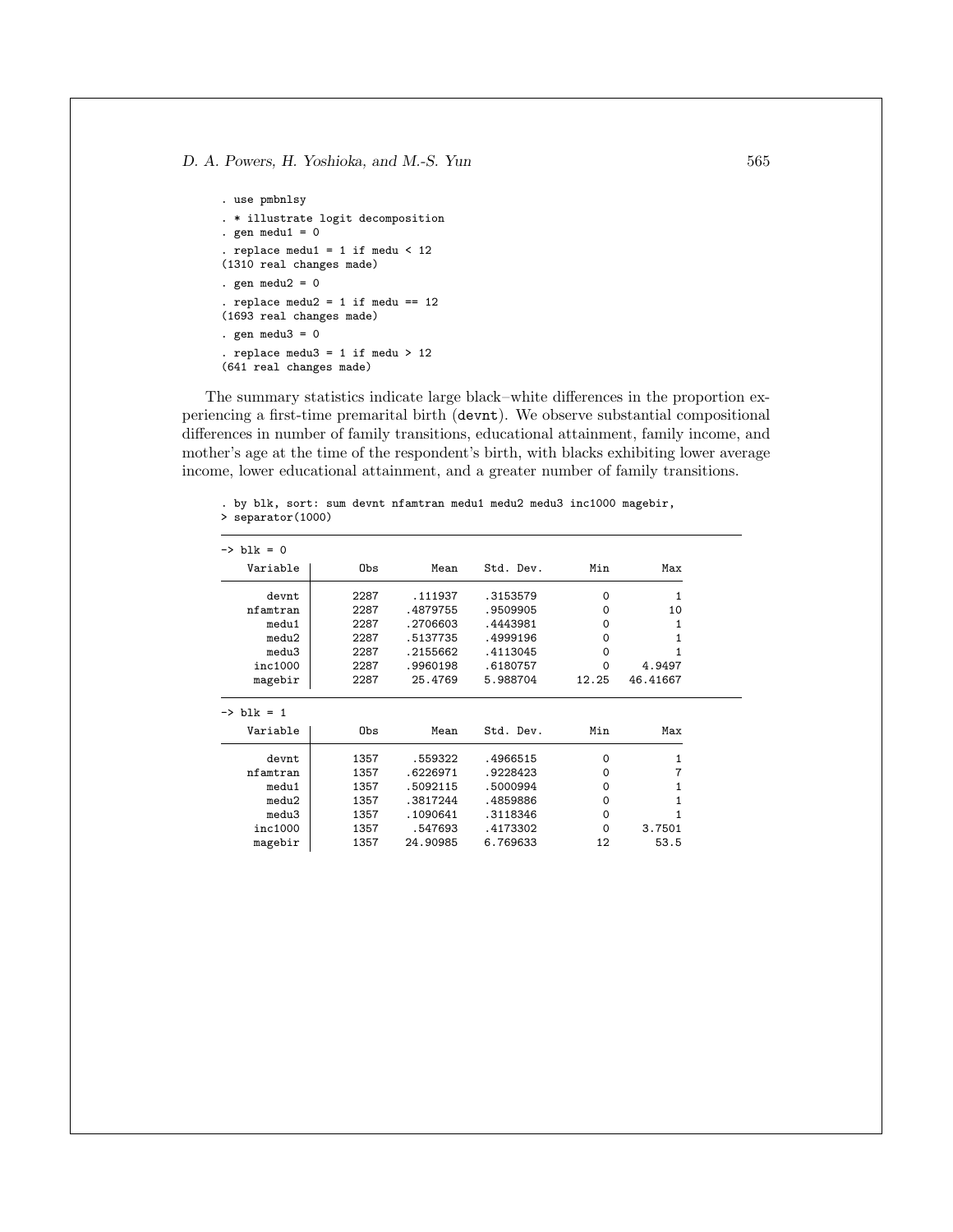Next we fit models to gauge differences in returns to risk.

. logit devnt nfamtran medu1 medu3 inc1000 magebir if blk==0

| Iteration 0:                                                   |             | $log$ likelihood = $-801.69896$ |         |                 |                      |             |
|----------------------------------------------------------------|-------------|---------------------------------|---------|-----------------|----------------------|-------------|
| Iteration 1:                                                   |             | $log$ likelihood = $-764.8931$  |         |                 |                      |             |
| Iteration 2:                                                   |             | $log$ likelihood = $-759.35497$ |         |                 |                      |             |
| Iteration 3:                                                   |             | $log$ likelihood = $-759.33443$ |         |                 |                      |             |
| Iteration 4:                                                   |             | $log$ likelihood = $-759.33443$ |         |                 |                      |             |
| Logistic regression                                            |             |                                 |         |                 | Number of obs<br>$=$ | 2287        |
|                                                                |             |                                 |         | $LR$ chi $2(5)$ | $=$                  | 84.73       |
|                                                                |             |                                 |         | Prob > chi2     | $=$                  | 0.0000      |
| Log likelihood = $-759.33443$                                  |             |                                 |         | Pseudo R2       | $=$                  | 0.0528      |
| devnt                                                          | Coef.       | Std. Err.                       | z       | P >  z          | [95% Conf. Interval] |             |
| nfamtran                                                       | .3159368    | .058431                         | 5.41    | 0.000           | .2014142             | .4304595    |
| medu1                                                          | .6543009    | .1482065                        | 4.41    | 0.000           | .3638215             | .9447804    |
| medu3                                                          | $-.24361$   | .2092747                        | $-1.16$ | 0.244           | $-.6537809$          | .166561     |
| inc1000                                                        | $-.3659532$ | .1419346                        | $-2.58$ | 0.010           | -.6441399            | $-.0877666$ |
| magebir                                                        | $-.006541$  | .0113161                        | $-0.58$ | 0.563           | $-.0287202$          | .0156382    |
| $\_cons$                                                       | $-1.951179$ | .3384512                        | $-5.77$ | 0.000           | $-2.614531$          | $-1.287827$ |
| . logit devnt nfamtran medu1 medu3 inc1000 magebir if blk == 1 |             |                                 |         |                 |                      |             |
| Iteration 0:                                                   |             | $log$ likelihood = -931.02734   |         |                 |                      |             |
| Iteration 1:                                                   |             | $log$ likelihood = -892.28956   |         |                 |                      |             |
| Iteration 2:                                                   |             | $log$ likelihood = -892.22965   |         |                 |                      |             |
| Iteration 3:                                                   |             | $log$ likelihood = -892.22964   |         |                 |                      |             |
| Logistic regression                                            |             |                                 |         |                 | Number of obs<br>$=$ | 1357        |
|                                                                |             |                                 |         | $LR$ chi $2(5)$ | $=$                  | 77.60       |
|                                                                |             |                                 |         | Prob > chi2     | $=$                  | 0.0000      |
| Log likelihood = $-892.22964$                                  |             |                                 |         | Pseudo R2       | $=$                  | 0.0417      |
| devnt                                                          | Coef.       | Std. Err.                       | z       | P >  z          | [95% Conf. Interval] |             |
| nfamtran                                                       | .1761604    | .063537                         | 2.77    | 0.006           | .0516301             | .3006907    |
| medu1                                                          | .0804944    | .1226039                        | 0.66    | 0.511           | $-.1598048$          | .3207936    |
| medu3                                                          | $-.8089405$ | .2015699                        | $-4.01$ | 0.000           | $-1.20401$           | $-.4138707$ |
| inc1000                                                        | $-.776516$  | .1524453                        | $-5.09$ | 0.000           | $-1.075303$          | $-.4777287$ |
| magebir                                                        | $-.0144374$ | .0084113                        | $-1.72$ | 0.086           | -.0309233            | .0020485    |
| $_{\text{-cons}}$                                              | .9614928    | .2491499                        | 3.86    | 0.000           | .473168              | 1.449818    |

We find larger effects of family transitions, larger effects of low maternal education, smaller effects of high maternal education, and smaller effects of family income among whites.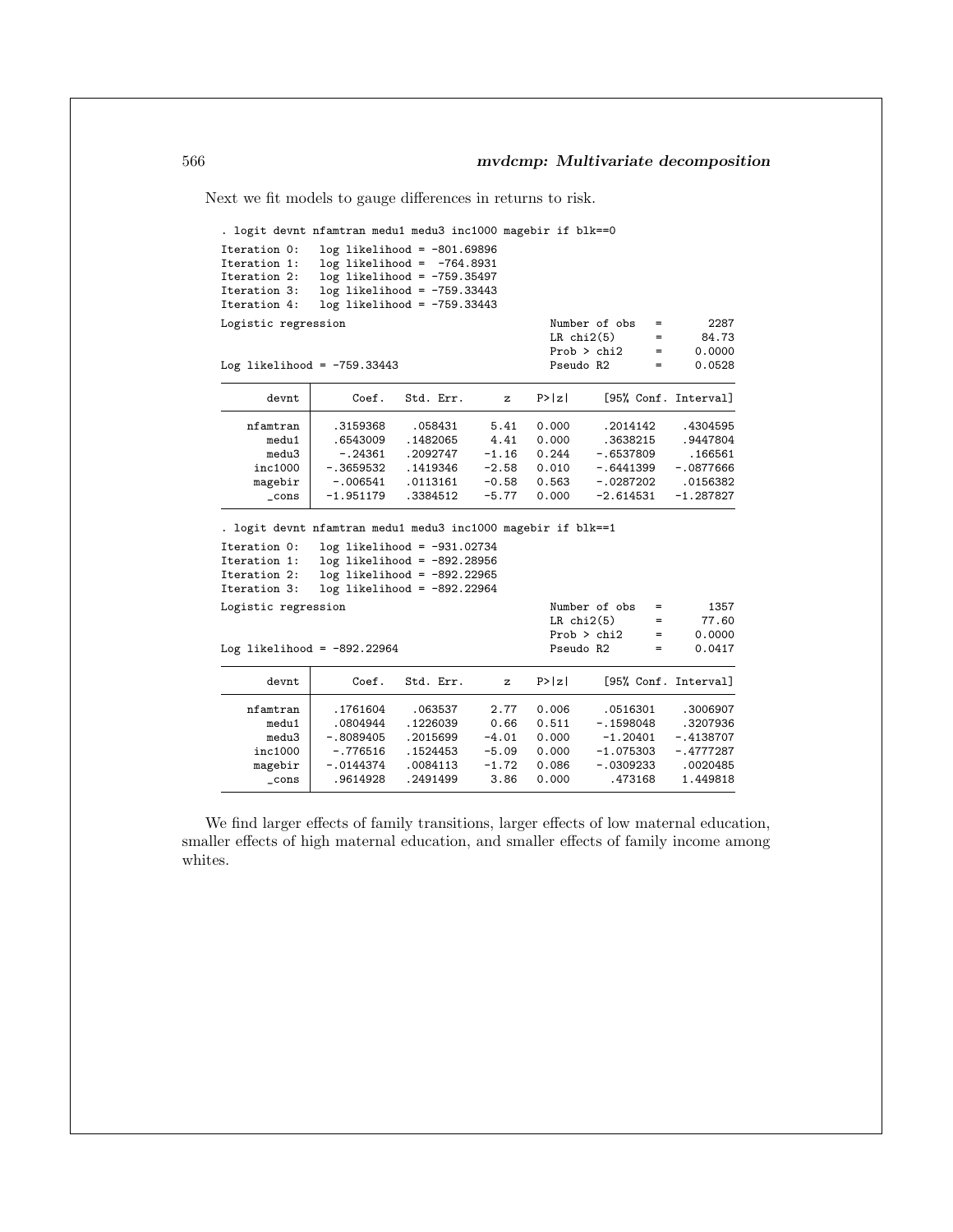Next we carry out the decomposition. The overall and detailed results are presented below.

. mvdcmp blk: logit devnt nfamtran medu1 medu3 inc1000 magebir Decomposition Results Number of obs = 3644

|                | High outcome group: $blk == 1 ---$ Low outcome group: $blk == 0$ |                                          |              |        |                      |                      |           |
|----------------|------------------------------------------------------------------|------------------------------------------|--------------|--------|----------------------|----------------------|-----------|
| devnt          | Coef.                                                            | Std. Err.                                | $\mathbf{z}$ | P >  z |                      | [95% Conf. Interval] | Pct.      |
| E              | .11008                                                           | .013362                                  | 8.24         | 0.000  | .083886              | .13627               | 24.604    |
| C              | .33731                                                           | .019516                                  | 17.28        | 0.000  | .29906               | .37556               | 75.396    |
| R              | .44738                                                           | .014598                                  | 30.65        | 0.000  | .41877               | .476                 |           |
|                |                                                                  | Due to Difference in Characteristics (E) |              |        |                      |                      |           |
| devnt          | Coef.                                                            | Std. Err.                                | $\mathbf{z}$ | P >  z |                      | [95% Conf. Interval] | Pct.      |
| nfamtran       | .0053819                                                         | .0019315                                 | 2.79         | 0.005  | .0015961             | .0091676             | 1.203     |
| medu1          | .0043545                                                         | .0066454                                 | 0.66         | 0.512  | $-.0086705$          | .017379              | .97331    |
| medu3          | .019537                                                          | .0047194                                 | 4.14         | 0.000  | .010287              | .028787              | 4.367     |
| inc1000        | .078946                                                          | .014059                                  | 5.62         | 0.000  | .05139               | .1065                | 17.646    |
| magebir        | .0018565                                                         | .0010749                                 | 1.73         | 0.084  | $-.00025026$         | .0039633             | .41497    |
|                |                                                                  | Due to Difference in Coefficients (C)    |              |        |                      |                      |           |
| devnt          | Coef.                                                            | Std. Err.                                | $\mathbf{z}$ | P >  z | [95% Conf. Interval] |                      | Pct.      |
| nfamtran       | $-.011755$                                                       | .0072292                                 | $-1.63$      | 0.104  | $-.025924$           | .0024141             | $-2.6275$ |
| medu1          | $-.026766$                                                       | .008918                                  | $-3.00$      | 0.003  | $-.044245$           | $-.0092867$          | $-5.9828$ |
| medu3          | $-.021003$                                                       | .010899                                  | $-1.93$      | 0.054  | $-.042366$           | .00036009            | $-4.6946$ |
| inc1000        | $-.070476$                                                       | .035964                                  | $-1.96$      | 0.050  | $-.14097$            | .000013846           | $-15.753$ |
| magebir        | $-.034671$                                                       | .061941                                  | $-0.56$      | 0.576  | $-.15608$            | .086734              | $-7.7498$ |
| $_{\rm -cons}$ | .50198                                                           | .07347                                   | 6.83         | 0.000  | .35798               | .64598               | 112.2     |

We find that differences in effects account for 75% of the observed race differential in the prevalence of premarital births, with differences in intercepts (baseline logits) accounting for most of this. Equalizing family income (inc1000) would be expected to reduce the black–white premarital birth gap by about 18%. A positive  $E_k$  coefficient indicates the expected reduction in the black–white premarital birth gap if blacks were equal to whites on the distribution of  $X_k$ . In this case, shifting the black distribution on income and higher maternal education to white levels would provide the largest decrease in the black–white differential. A negative  $C_k$  coefficient indicates the expected *increase* in the black–white gap if blacks had the same returns to risk, or behavioral responses, as whites. In this case, we find that if blacks were penalized by family change to the same extent as whites, the black–white gap would be expected to increase by about 3%. The protective effects of family income are not as strong for whites as they are for blacks. If blacks were "protected" from risk to the same degree as whites, the black–white gap would be expected to increase by about 16%.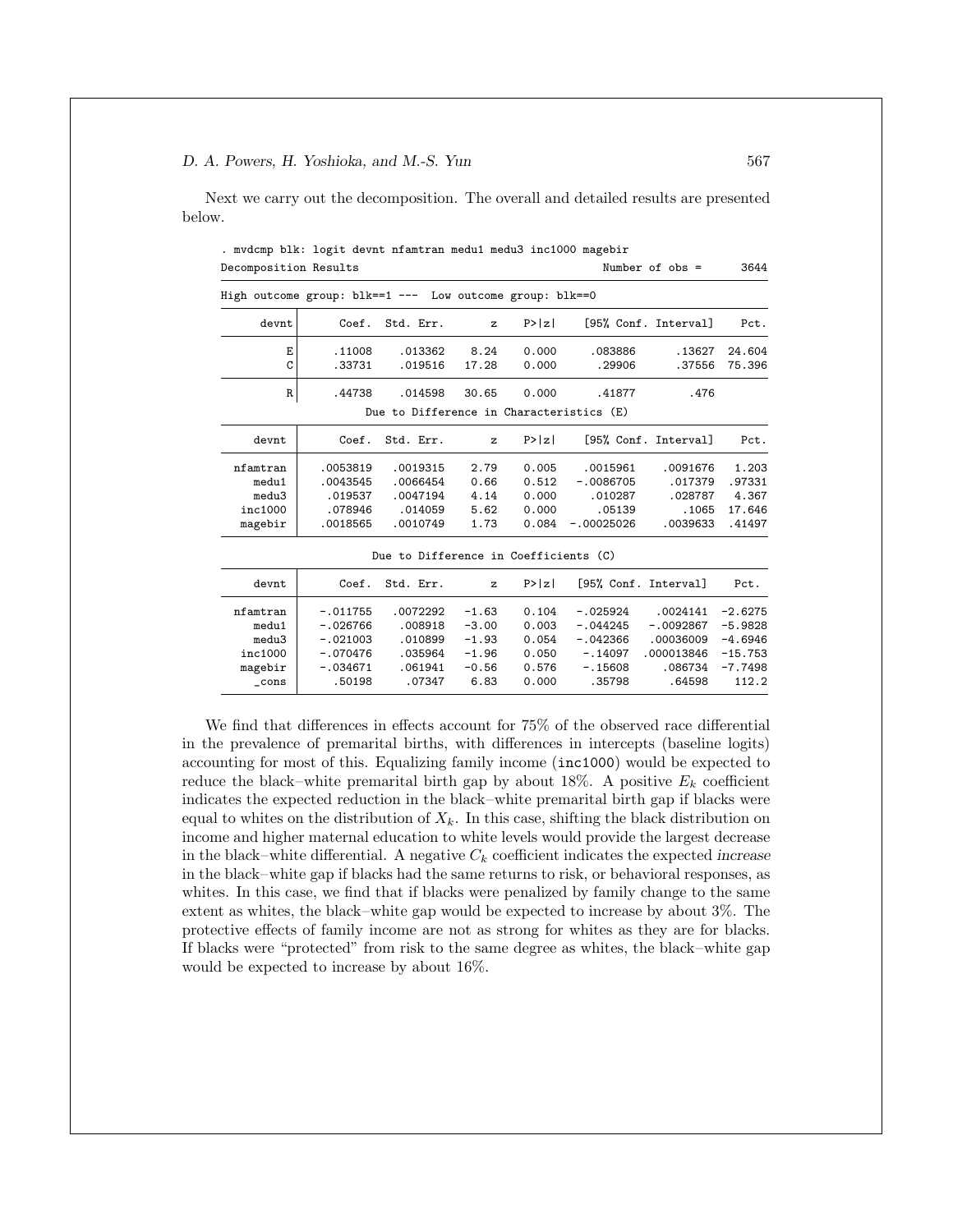## **3.2 Normalization**

In the example above, two categories of maternal education are used—medu1 (mother's education  $\langle 12 \text{ years} \rangle$  and medu<sub>3</sub> (mother's education  $> 12 \text{ years}$ )—with the reference category of exactly 12 years of education. In this case, adopting a different reference category would change both the education effects and the intercept. We overcome this limitation by first defining a dummy variable corresponding to each level of the factor and including the complete set of dummy variables in the normal () option.<sup>4</sup>

. mvdcmp blk, normal(medu1 medu2 medu3): logit devnt nfamtran medu1 medu3 > inc1000 magebir Decomposition Results Number of obs = 3644 High outcome group: blk==1 --- Low outcome group: blk==0 devnt Coef. Std. Err. z P>|z| [95% Conf. Interval] Pct. E .11008 .013362 8.24 0.000 .083886 .13627 24.604 C .33731 .019516 17.28 0.000 .29906 .37556 75.396 R .44738 .014598 30.65 0.000 .41877 .476 Due to Difference in Characteristics (E) devnt | Coef. Std. Err. z P>|z| [95% Conf. Interval] Pct. nfamtran .0053819 .0019315 2.79 0.005 .0015961 .0091676 1.203 medu1 .01749 .0047173 3.71 0.000 .0082439 .026736 3.9094 medu2 -.0072711 .0026092 -2.79 0.005 -.012385 -.0021571 -1.6252 medu3 .013673 .0029876 4.58 0.000 .0078171 .019529 3.0562 inc1000 .078946 .014059 5.62 0.000 .05139 .1065 17.646 magebir .0018565 .0010749 1.73 0.084 -.00025026 .0039633 .41497 Due to Difference in Coefficients (C) devnt Coef. Std. Err. z P>|z| [95% Conf. Interval] Pct.

| devnt    | Coef.       | Std. Err. | $\mathbf{z}$ | P>  z |            | [95% Conf. Interval] | Pct.      |
|----------|-------------|-----------|--------------|-------|------------|----------------------|-----------|
| nfamtran | $-.011755$  | .0072292  | $-1.63$      | 0.104 | $-.025924$ | .0024141             | $-2.6275$ |
| medu1    | $-.0090538$ | .0062153  | $-1.46$      | 0.145 | $-.021236$ | .0031281             | $-2.0237$ |
| medu2    | .033622     | .011764   | 2.86         | 0.004 | .010564    | .05668               | 7.5152    |
| medu3    | $-.006896$  | .0068765  | $-1.00$      | 0.316 | $-.020374$ | .006582              | $-1.5414$ |
| inc1000  | $-.070476$  | .035964   | $-1.96$      | 0.050 | $-.14097$  | .000013846           | $-15.753$ |
| magebir  | $-.034671$  | .061941   | $-0.56$      | 0.576 | $-.15608$  | .086734              | $-7.7498$ |
| cons     | .43654      | .072496   | 6.02         | 0.000 | .29445     | .57863               | 97.576    |

The coefficients for maternal education now reflect the results of model fitting using an ANOVA-type normalization in which the coefficients in the logistic regression model sum to zero across levels of maternal education. The model's constant term thus reflects a scaled grand mean of the baseline log odds. The transformed augmented coefficients

<sup>4.</sup> Though the example includes only one set of dummy variables, normal() can handle multiple sets of dummy variables. If multiple sets of dummy variables are included, then the normalization for each set should be separated by a pipe symbol, |. Dummy variables for *all* levels of a factor must be included in the normal() statement. For example, normal(a1-a3 | b1 b2) indicates that normalization is to be applied to a 3-category factor denoted by the dummy variables a1, a2, and a3 and a 2-category factor denoted by the dummy variables b1 and b2.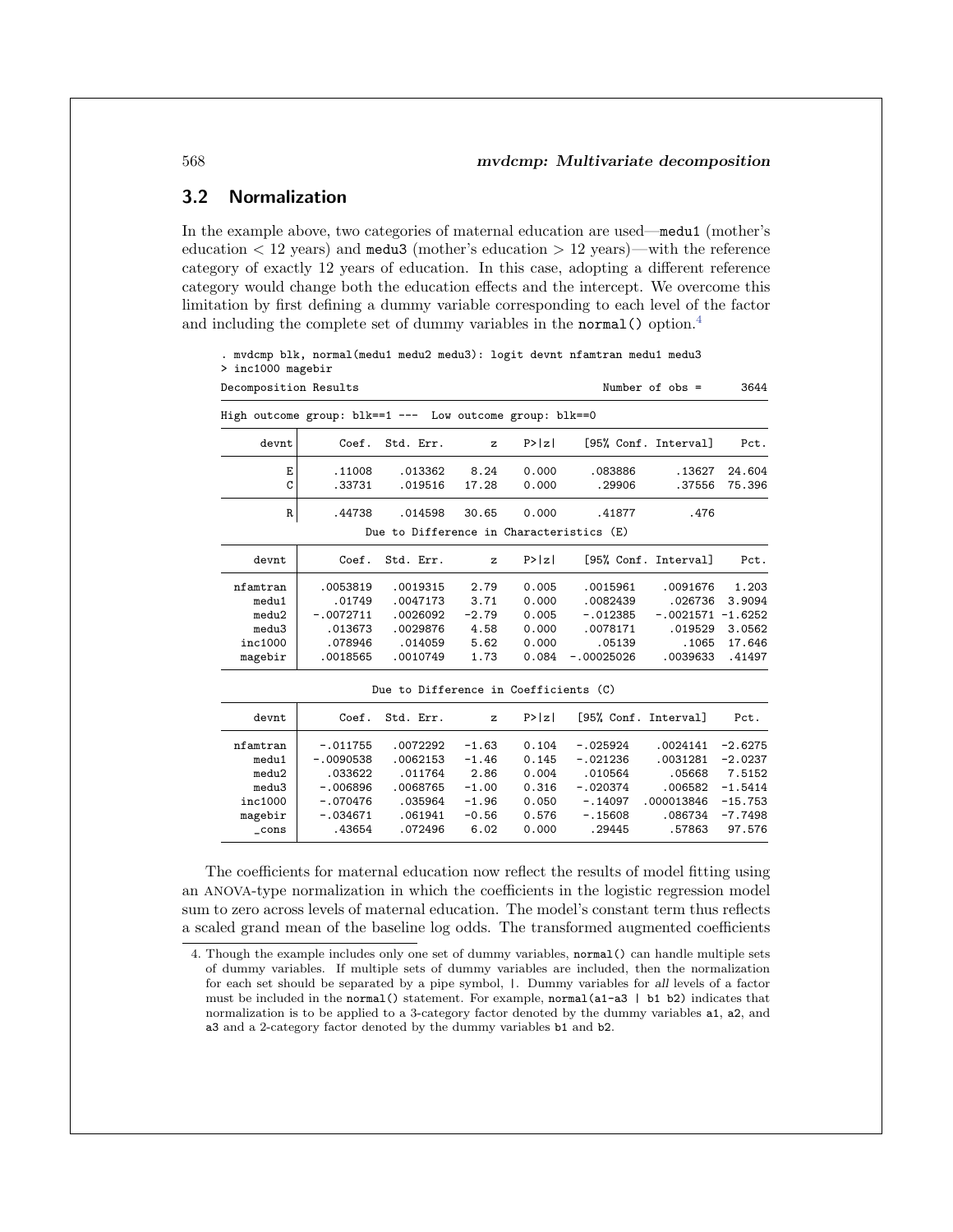and covariance matrix are input to the decomposition routine along with the augmented model design matrix. It can be easily verified that aggregate effects and the sum of the characteristics effect of the dummy variables do not change with normalization. However, the coefficients effect of the constant and sum of the coefficients effect of the dummy variables do change with normalization.

#### **3.3 Negative binomial regression**

Next we illustrate a count model. This example considers a negative binomial model for the number of abortions occurring to individual women in the NLSY over the period from 1979 to 1997. It is reasonable to expect that there may be dependence between the pregnancy outcomes that comprise the pregnancy history for a given woman. This *unobserved heterogeneity* is referred to as *frailty* in demographic research (for example, Heckman and Singer [1982]; Hougaard [1984]; Vaupel and Yashin [1985]), the effects of which have been recognized for some time (for example, Blumen, Kogan, and McCarthy [1955]; Greenwood and Yule [1920]; Strehler and Mildvan [1960]).<sup>5</sup>

We can build this dependency into the model by specifying a multiplicative factor v that raises or lowers the expected number of abortions for a specific woman in the population. The negative binomial regression model assumes that  $v$  follows a gamma distribution normalized to have a mean of 1 with variance  $\alpha$ . The resulting conditional distribution of Y is a Poisson-gamma mixture. Integrating out the random effect v yields the unconditional distribution for Y (number of abortions), which follows a negative binomial distribution with mean  $\mu$  and variance  $\mu + \mu^2 \alpha$  (for example, Cameron and Trivedi [1998]; Long [1997]; Long and Freese [2006]). Following the notation of Long (1997), we express a woman's expected number of abortions under the negative binomial model as

$$
\widetilde{\mu} = v e^{X\beta}
$$

where it follows from the assumptions about  $v$  that

$$
E(\widetilde{\mu}) = E(v)e^{X\beta} = e^{X\beta} = \mu = F(X\beta)
$$

The negative binomial and Poisson regression models have the same mean structure, resulting in identical decomposition equations. However, coefficients and standard errors from a negative binomial model will differ from those of a similarly specified Poisson regression model when  $\alpha > 0$ .

<sup>5.</sup> The standard Poisson model assumption equates the mean to the variance, that is,  $\mu = E(Y)$  $var(Y) = e^{X\beta}$ . Including a frailty term introduces a component of variance, thereby permitting the variance in Y to exceed the mean. Thus the resulting model handles the potential *overdispersion*, or extra Poisson variation, in count data.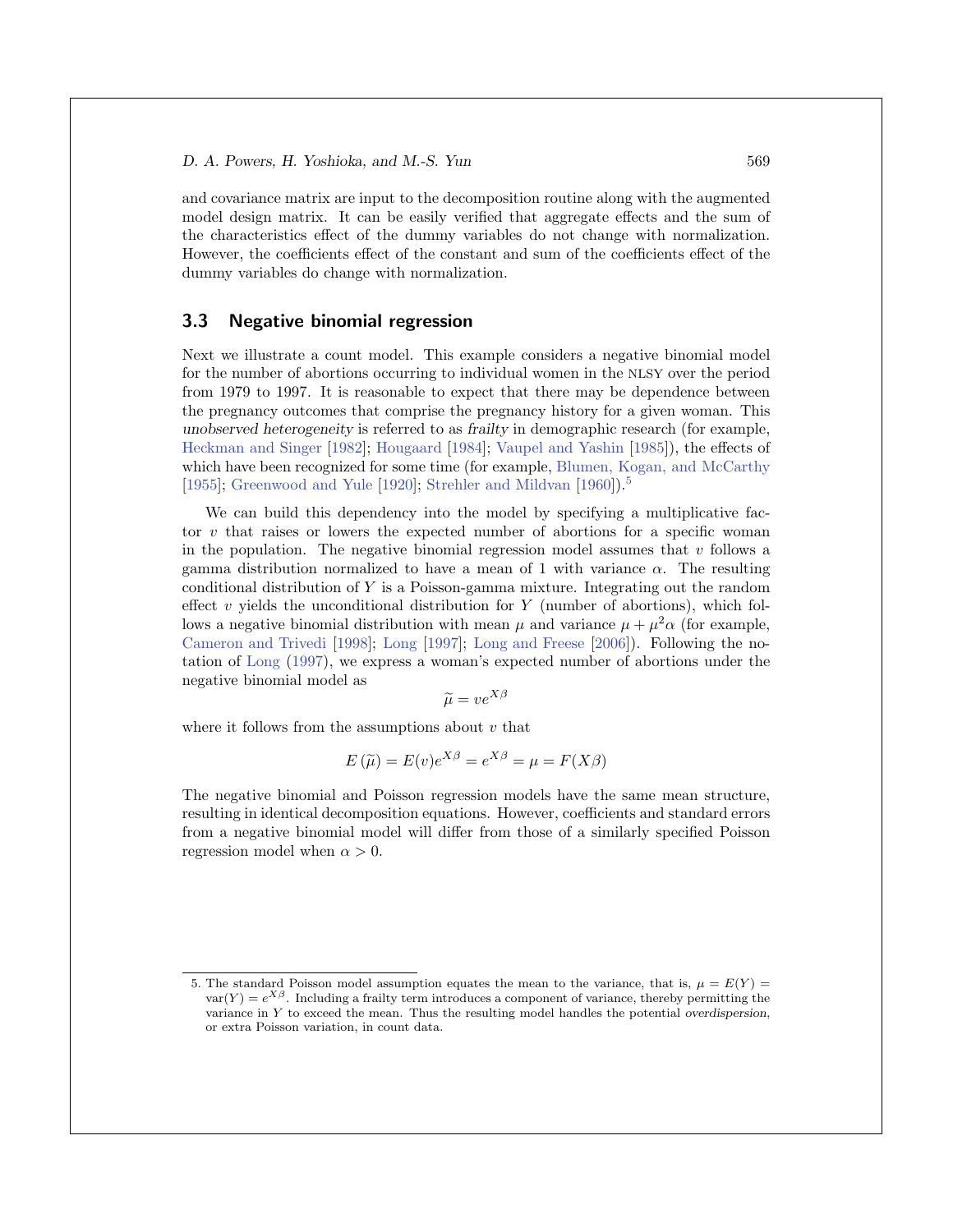#### **An example using the offset() option**

We have used the **offset**() option in a negative binomial regression model for the example decomposition below. The offset effectively adjusts the model's linear predictor so that covariate effects can be interpreted as changes in the log rate instead of changes in the log count.<sup>6</sup> If the offset is specified, then the expected abortion rate for a woman is

$$
\lambda = e^{X\beta}
$$

and the expected number of abortions for that woman is  $\mu = \lambda R$ , where R is the exposure to the risk of abortion (that is, the number of pregnancies reported by that woman). In this case,  $\log R$  is included as an offset in the count model to yield the predicted log abortion rate for that woman.<sup>7</sup>

In the case of a Poisson or negative binomial regression model with an offset term, the decomposition pertains to a difference in aggregate group rates as opposed to a difference in average counts. We define the overall (or *central*) rate in group j in the usual demographic sense as the number of occurrences (total number of abortions) divided by total exposure to risk (total number of pregnancies) or

$$
\overline{\lambda}_j = \frac{\sum Y_j}{\sum R_j} = \frac{\overline{Y}_j}{\overline{R}_j} = \frac{\sum F(X_j \beta_j + \log R_j)}{\sum R_j} = \overline{F(X_j \beta_j + \log R_j)}/\overline{R}_j
$$

The decomposition equations for count models—with or without offset terms—can then be expressed in a unified manner  $as^8$ 

$$
\overline{Y}_A/\overline{R}_A - \overline{Y}_B/\overline{R}_B = \overline{F(X_A\beta_A + \log R_A)}/\overline{R}_A - \overline{F(X_B\beta_B + \log R_B)}/\overline{R}_B
$$

We match each group's offset vector to its respective  $X$  matrix in the decomposition. Thus, with group  $B$  as the referent, the characteristics component is

$$
E = \overline{F(X_A\beta_A + \log R_A)}/\overline{R}_A - \overline{F(X_B\beta_A + \log R_B)}/\overline{R}_B
$$

and the coefficients component is

$$
C = \overline{F(X_B \beta_A + \log R_B)} / \overline{R}_B - \overline{F(X_B \beta_B + \log R_B)} / \overline{R}_B
$$

It can be shown that the decomposition weights  $W_{\Delta_{X_k}}$  and  $W_{\Delta_{\beta_k}}$  for count models with offset terms are identical in form to those in  $(2)$  and  $(3)$ .

<sup>6.</sup> The offset() option is available only for the Poisson and negative binomial models.

<sup>7.</sup> The offset must be entered as the logged exposure because mvdcmp does not accept the exposure() option at this time.

<sup>8.</sup> The offset term is an  $N \times 1$  vector of zeros for a model without an offset. That is,  $\log R = 0$ ; hence  $R = \overline{R} = 1$  and  $\overline{\lambda} = \overline{\mu}$ . Future versions of modern may offer alternative treatments of the offset term.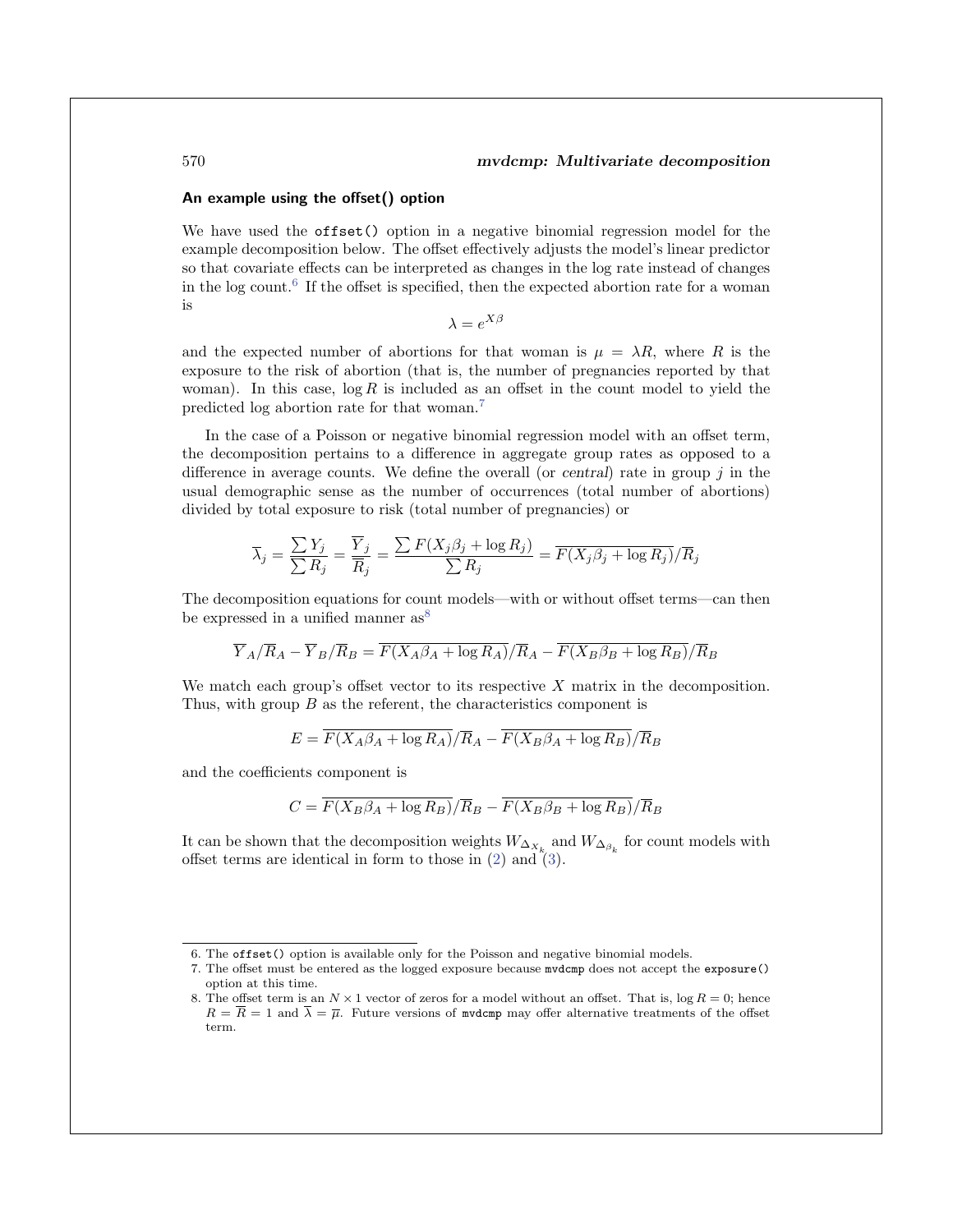As an illustration, we use a sample of women from the NLSY and decompose the difference in abortion rates for women who were raised in conservative protestant families (consprot=1) and those from other religious backgrounds (consprot=0), including those with no particular religious upbringing.<sup>9</sup> The empirical abortion rates are  $10.\overline{6}$ per 100 pregnancies among conservative protestants and 14.1 per 100 pregnancies for those from other backgrounds, yielding a difference of 3.4 abortions per 100 pregnancies. The decomposition results below are scaled to reflect the impact of differences in characteristics and effects on the abortion rate per 100 pregnancies.

```
. use nabort, clear
. mvdcmp consprot, reverse: poisson nabort medu adjinc south urban profam
```

```
> books, offset(lognpreg)
```

| Decomposition Results |                                                                    |                                          |              |        |             | Number of $obs =$    | 2807      |
|-----------------------|--------------------------------------------------------------------|------------------------------------------|--------------|--------|-------------|----------------------|-----------|
|                       | High outcome group: consprot==0 --- Low outcome group: consprot==1 |                                          |              |        |             |                      |           |
| nabort                | Coef.                                                              | Std. Err.                                | $\mathbf{z}$ | P>  z  |             | [95% Conf. Interval] | Pct.      |
| Ε                     | .012755                                                            | .0062229                                 | 2.05         | 0.040  | .0005576    | .024952              | 35.839    |
| C                     | .022834                                                            | .0099509                                 | 2.29         | 0.022  | .0033301    | .042338              | 64.161    |
| R                     | .035588                                                            | .0081778                                 | 4.35         | 0.000  | .01956      | .051617              |           |
|                       |                                                                    | Due to Difference in Characteristics (E) |              |        |             |                      |           |
| nabort                | Coef.                                                              | Std. Err.                                | $\mathbf{z}$ | P >  z |             | [95% Conf. Interval] | Pct.      |
| medu                  | .011296                                                            | .0028405                                 | 3.98         | 0.000  | .0057285    | .016863              | 31.74     |
| adjinc                | $-.00067618$                                                       | .0023457                                 | $-0.29$      | 0.773  | $-.0052738$ | .0039215             | $-1.9$    |
| south                 | .003378                                                            | .005004                                  | 0.68         | 0.500  | $-.0064298$ | .013186              | 9.4918    |
| urban                 | .00098114                                                          | .00038851                                | 2.53         | 0.012  | .00021967   | .0017426             | 2.7569    |
| profam                | .0035992                                                           | .00084695                                | 4.25         | 0.000  | .0019392    | .0052592             | 10.113    |
| books                 | $-.0058235$                                                        | .002222                                  | $-2.62$      | 0.009  | $-.010179$  | $-.0014683$          | $-16.363$ |

Due to Difference in Coefficients (C)

| nabort | Coef.        | Std. Err. | $\mathbf{z}$ | P >  z |            | [95% Conf. Interval] | Pct.      |
|--------|--------------|-----------|--------------|--------|------------|----------------------|-----------|
| medu   | .0035006     | .027741   | 0.13         | 0.900  | $-.050872$ | .057873              | 9.8363    |
| adjinc | $-.00089086$ | .0067821  | $-0.13$      | 0.895  | $-.014184$ | .012402              | $-2.5032$ |
| south  | .022287      | .008682   | 2.57         | 0.010  | .0052703   | .039304              | 62.624    |
| urban  | $-.0011297$  | .011809   | $-0.10$      | 0.924  | $-.024275$ | .022016              | $-3.1742$ |
| profam | .01722       | .027402   | 0.63         | 0.530  | $-.036487$ | .070927              | 48.388    |
| books  | $-.036944$   | .014111   | $-2.62$      | 0.009  | $-.064601$ | $-.0092859$          | $-103.81$ |
| cons   | .01879       | .044345   | 0.42         | 0.672  | $-.068126$ | .10571               | 52.798    |

We include various measures of socioeconomic background, including family income (adjinc); respondent's mother's education (medu); and a 0–3 scale of presence of books, magazines, or newspapers (books) in the home during adolescence. We also include a pro-family attitude scale (profam) constructed as the sum of several NLSY survey items, as well as dummy variables for urban (urban) and southern (south) residence. Here we find that 39.6% of the religious background differential in abortion rates can

<sup>9.</sup> We have excluded women who were never pregnant and therefore never at risk for an abortion.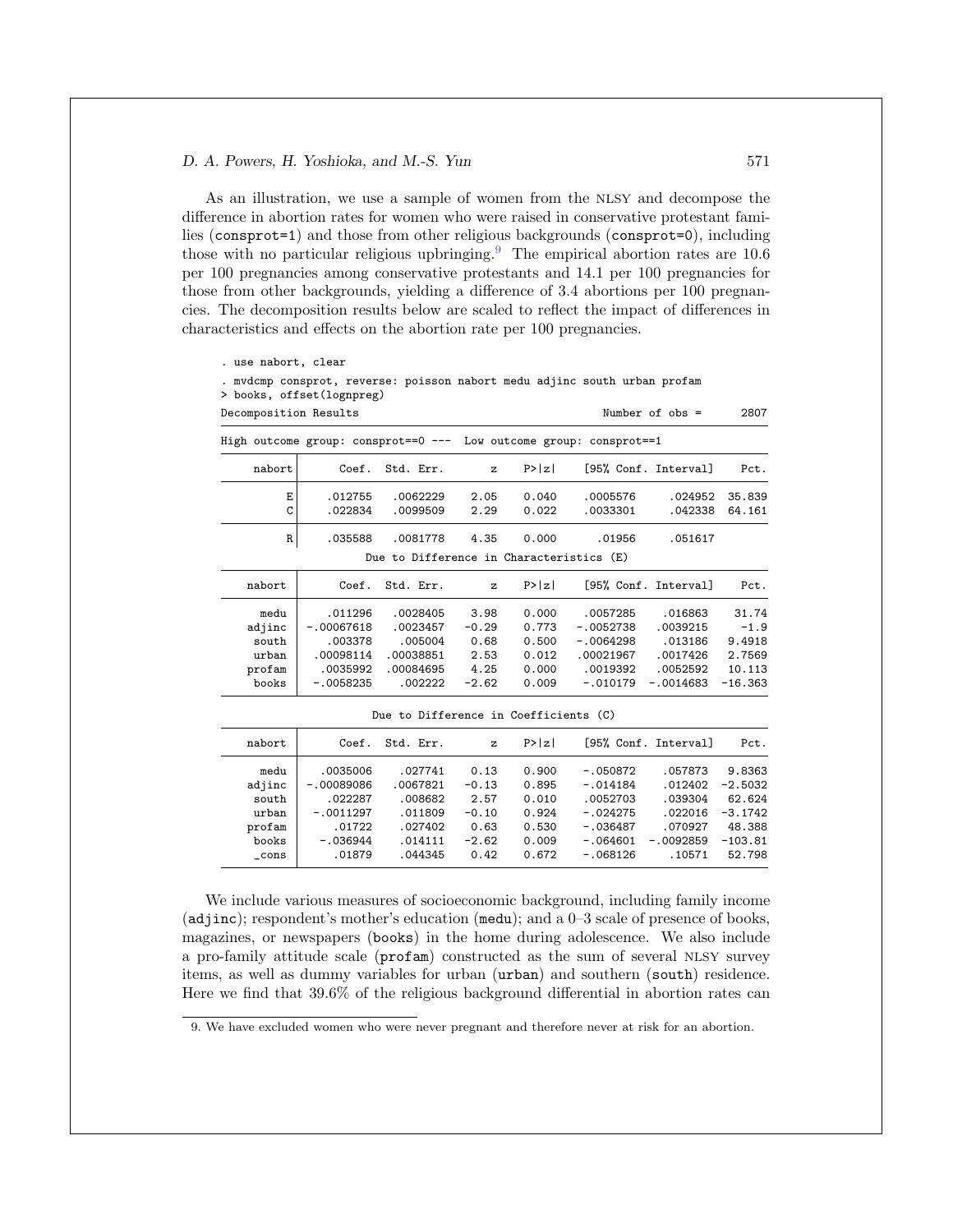be attributed to differences in characteristics, in particular, the religious background; differences in mother's education; urban residence; "pro-family" attitudes; and presence of books, magazines, or newspapers. The contribution due to the difference in the effects of southern residence (south) and reading materials (books) is also significant, suggesting a differential salience of regional context and cultural capital on behavioral outcomes.

## **4 Discussion**

Decomposition techniques have a long history in social-science research, and their popularity is growing partly as a result of the increasing availability of user-friendly computer routines. We have developed a general-purpose decomposition routine that incorporates several recent contributions to overcome various problems with ordering the variables entered into the decomposition (that is, the problem of path dependence) and the sensitivity of the results of the *coefficient* portion of the decomposition to the choice of the reference category when regression models include dummy variables (that is, the identification problem).

This work extends existing Stata packages in important ways because of these refinements and extensions. The mvdcmp command does not provide the full range of models and decomposition strategies provided by nldecompose (Sinning, Hahn, and Bauer 2008). However, it provides *detailed* decomposition results and standard errors for an important subset of those models. It should also be mentioned that mvdcmp provides a single type of decomposition, referred to as the *standard* or two-component decomposition. Although it provides for a reverse decomposition, it could be made more flexible by offering alternative options, such as the three-way decomposition described by Daymont and Andrisani (1984).

The programming tasks of the normalization procedure were considerably less daunting because of the availability of Ben Jann's (2005) devcon utility. The options for including normalization were inspired by oaxaca (Jann 2008). Further work remains to include normalized interaction terms as in oaxaca and covariate grouping as in fairlie (Jann 2006). We include the same suite of count data models that are available in gdecomp (Bartus 2006); however, we have added options for model weights and offsets in these models. It should be straightforward to include options for robust standard errors and survey adjustments.

Future work will consider methods to decompose the estimated unobserved heterogeneity from negative binomial models. We have also extended these methods to other settings and have working versions of commands for the multivariate decomposition of discrete and continuous time hazard models as described by Powers and Yun (2009).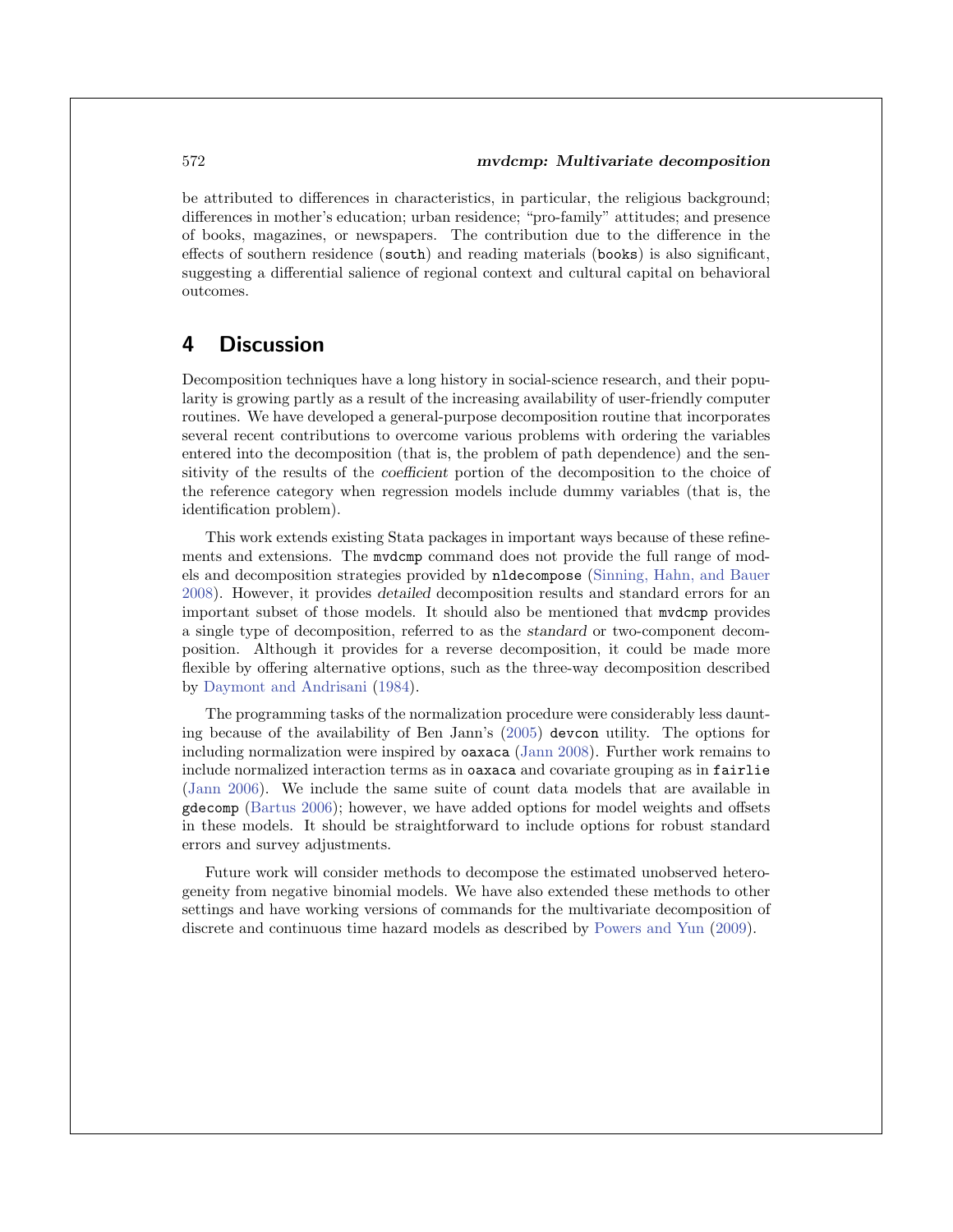## **5 Acknowledgments**

We are grateful for the helpful comments from David Drukker, the editors, and reviewers, in addition to support from the National Institute of Child Health and Human Development Infrastructure Program grant R24 HD42849-03 to the University of Texas Population Research Center.

## **6 References**

Agresti, A. 2002. *Categorical Data Analysis*. 2nd ed. Hoboken, NJ: Wiley.

- Althauser, R. P., and M. Wigler. 1972. Standardization and component analysis. *Sociological Methods and Research* 1: 97–135.
- Bartus, T. 2006. Marginal effects and extending the Blinder–Oaxaca decomposition for nonlinear models. UK Stata Users Group meeting proceedings. http://ideas.repec.org/p/boc/usug06/05.html.
- Bauer, T. K., S. Göhlmann, and M. Sinning. 2007. Gender differences in smoking behavior. *Health Economics* 16: 895–909.
- Blinder, A. S. 1973. Wage discrimination: Reduced form and structural estimates. *Journal of Human Resources* 8: 436–455.
- Blumen, I., M. Kogan, and P. McCarthy. 1955. *The Industrial Mobility of Labor as a Probability Process*. Ithaca, NY: Cornell University Press.
- Bowblis, J. R., and M.-S. Yun. 2010. Racial and ethnic disparities in the use of drug therapy. *Social Science Research* 39: 674–684.
- Cameron, A. C., and P. K. Trivedi. 1998. *Regression Analysis of Count Data*. Cambridge: Cambridge University Press.
- Coleman, J. S., C. C. Berry, and Z. D. Blum. 1971. White and black careers during the first ten years of work experience: A simultaneous consideration of occupational status and income changes. Johns Hopkins University Center for Social Organization of Schools Report 76.
- Coleman, J. S., and Z. D. Blum. 1971. Note on the decomposition of differences between two groups. Unpublished manuscript, Johns Hopkins University.
- Daymont, T. N., and P. J. Andrisani. 1984. Job preferences, college major, and the gender gap in earnings. *Journal of Human Resources* 19: 408–428.
- Duncan, O. D. 1969. Inheritance of poverty or inheritance of race? In *Understanding Poverty*, ed. D. P. Moynihan, 85–110. New York: Basic Books.
- Duncan, O. D., D. L. Featherman, and B. Duncan. 1968. Socioeconomic background and occupational achievement: Extensions of a basic model. Technical report, Department of Health, Education and Welfare, Washington, DC.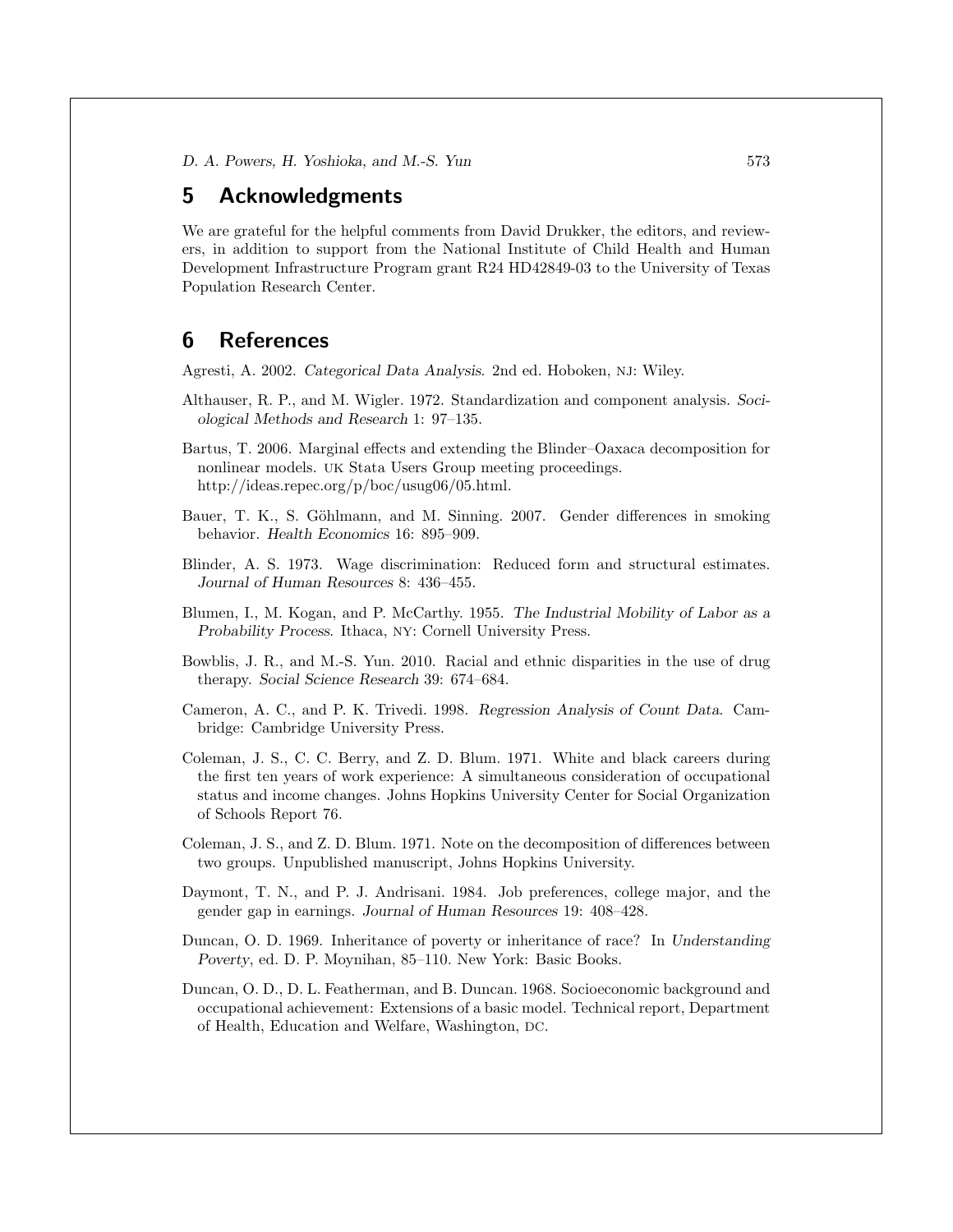- Even, W. E., and D. A. Macpherson. 1993. The decline of private-sector unionization and the gender wage gap. *Journal of Human Resources* 28: 279–296.
- Fairlie, R. W. 2005. An extension of the Blinder–Oaxaca decomposition technique to logit and probit models. *Journal of Economic and Social Measurement* 30: 305–316.
- Gomulka, J., and N. Stern. 1990. The employment of married women in the United Kingdom 1970–83. *Economica* 57: 171–199.
- Greene, W. H. 2008. *Econometric Analysis*. 6th ed. Upper Saddle River, NJ: Prentice Hall.
- Greenwood, M., and G. U. Yule. 1920. An inquiry into the nature of the frequency distributions representative of multiple happenings with particular reference to the occurrence of multiple attacks of disease or of repeated accidents. *Journal of the Royal Statistical Society, Series A* 83: 255–279.
- Heckman, J. J., and B. Singer. 1982. Population heterogeneity in demographic models. In *Multidimensional Mathematical Demography*, ed. K. C. Land and A. Rogers, 567– 599. New York: Academic Press.
- Hougaard, P. 1984. Life table methods for heterogeneous populations: Distributions describing the heterogeneity. *Biometrika* 71: 75–83.
- Jann, B. 2005. devcon: Stata module to apply the deviation contrast transform to estimation results. Statistical Software Components S450603, Department of Economics, Boston College. http://ideas.repec.org/c/boc/bocode/s450603.html.
- ———. 2006. fairlie: Stata module to generate nonlinear decomposition of binary outcome differentials. Statistical Software Components S456727, Department of Economics, Boston College. http://ideas.repec.org/c/boc/bocode/s456727.html.
- ———. 2008. The Blinder–Oaxaca decomposition for linear regression models. *Stata Journal* 8: 453–479.
- Long, J. S. 1997. *Regression Models for Categorical and Limited Dependent Variables*. Thousand Oaks, CA: Sage.
- Long, J. S., and J. Freese. 2006. *Regression Models for Categorical Dependent Variables Using Stata*. 2nd ed. College Station, TX: Stata Press.
- Neumark, D. 1988. Employers' discriminatory behavior and the estimation of wage discrimination. *Journal of Human Resources* 23: 279–295.
- Nielsen, H. S. 1998. Discrimination and detailed decomposition in a logit model. *Economics Letters* 61: 115–120.
- Oaxaca, R. 1973. Male–female wage differentials in urban labor markets. *International Economic Review* 14: 693–709.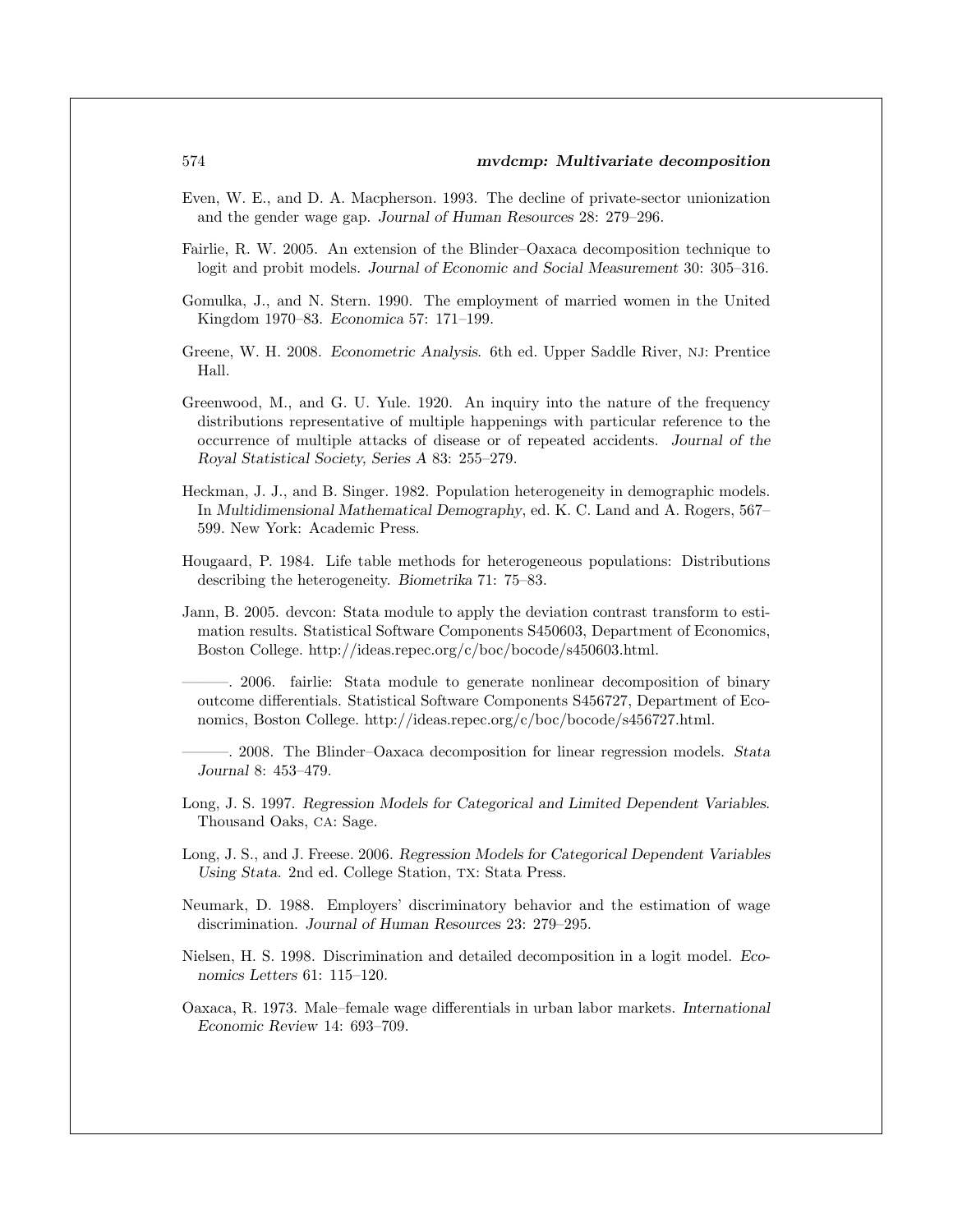- Oaxaca, R. L., and M. R. Ransom. 1988. Searching for the effect of unionism on the wages of union and nonunion workers. *Journal of Labor Research* 9: 139–148.
- ———. 1994. On discrimination and the decomposition of wage differentials. *Journal of Econometrics* 61: 5–21.
- ———. 1999. Identification in detailed wage decompositions. *Review of Economics and Statistics* 81: 154–157.
- Park, T. A., and L. Lohr. 2010. A Oaxaca–Blinder decomposition for count data models. *Applied Economics Letters* 17: 451–455.
- Powers, D. A., and M.-S. Yun. 2009. Multivariate decomposition for hazard rate models. *Sociological Methodology* 39: 233–263.
- Pritchett, J. B., and M.-S. Yun. 2009. The in-hospital mortality rates of slaves and freemen: Evidence from Touro Infirmary, New Orleans, Louisiana, 1855–1860. *Explorations in Economic History* 46: 241–252.
- Rao, C. R. 1973. *Linear Statistical Inference and Its Applications*. 2nd ed. New York: Wiley.
- Sinning, M., M. Hahn, and T. K. Bauer. 2008. The Blinder–Oaxaca decomposition for nonlinear regression models. *Stata Journal* 8: 480–492.
- Strehler, B. L., and A. S. Mildvan. 1960. General theory of mortality and aging. *Science* 132: 14–21.
- Suits, D. B. 1984. Dummy variables: Mechanics v. interpretation. *Review of Economics and Statistics* 66: 177–180.
- Vaupel, J. W., and A. I. Yashin. 1985. The deviant dynamics of death in heterogeneous populations. *Sociological Methodology* 15: 179–221.
- Winsborough, H. H., and P. Dickinson. 1971. Components of negro–white income differences. *Proceedings of the American Statistical Association* (Social Statistics Section): 6–8.
- Yun, M.-S. 2004. Decomposing differences in the first moment. *Economics Letters* 82: 275–280.
	- ———. 2005a. Hypothesis tests when decomposing differences in the first moment. *Journal of Economic and Social Measurement* 30: 305–319.
	- ———. 2005b. A simple solution to the identification problem in detailed wage decompositions. *Economic Inquiry* 43: 766–772. With Erratum, *Economic Inquiry* 44: 198.
	- ———. 2008. Identification problem and detailed Oaxaca decomposition: A general solution and inference. *Journal of Economic and Social Measurement* 33: 27–38.